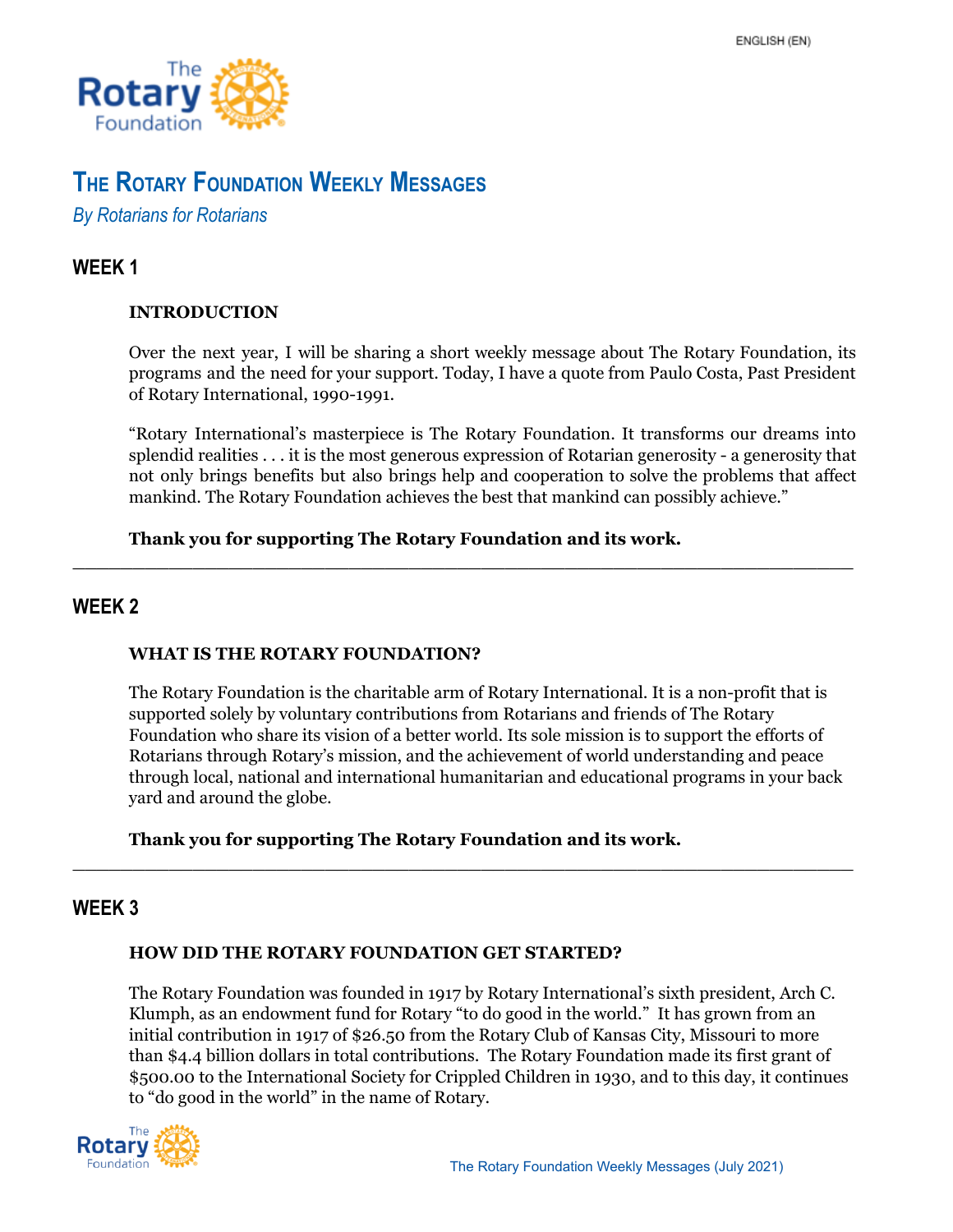### **Thank you for supporting The Rotary Foundation and its work.**

## **WEEK 4**

#### **THE WRITTEN OBJECTIVE FOR THE ROTARY FOUNDATION IN 1945**

- 1. The promotion of The Rotary Foundation fellowships for advanced study
- 2. The fostering of any tangible and effective projects which have as their purpose the furthering of better understanding and friendly relations between the peoples of different nations
- 3. The providing of emergency relief for Rotarians and their families wherever war or other disaster has brought general destruction and suffering

\_\_\_\_\_\_\_\_\_\_\_\_\_\_\_\_\_\_\_\_\_\_\_\_\_\_\_\_\_\_\_\_\_\_\_\_\_\_\_\_\_\_\_\_\_\_\_\_\_\_\_\_\_\_\_\_\_\_\_\_\_\_\_\_\_

## **The Rotary Foundation continues to do "good work" today!**

## **WEEK 5**

## **WHAT IS THE ROTARY FOUNDATION'S ANNUAL FUND?**

The Annual Fund is the primary source of unrestricted support for the programs of The Rotary Foundation. From digging clean water wells for villages in Africa to teaching basic literacy skills to children in Latin America, during any given moment in a day, thousands of Rotarians volunteer their time and expertise to ensure that all contributions given to the Annual Fund are spent wisely on quality Rotary projects.

In the 2020-21 Rotary year, US\$139.4 million was donated to The Rotary Foundation's Annual Fund. The Annual Fund is comprised of donations from Rotarians, friends of Rotary, corporations, workplace giving vehicles and can be matched by corporate matching gifts to leverage your donation. There is even an online resource that allows you to see if your company has a charitable matching program…check it out at: [www.rotary.org/matchinggifts](http://www.rotary.org/matchinggifts)

## **Will you support the Annual Fund with a \$10 monthly gift this year?**

\_\_\_\_\_\_\_\_\_\_\_\_\_\_\_\_\_\_\_\_\_\_\_\_\_\_\_\_\_\_\_\_\_\_\_\_\_\_\_\_\_\_\_\_\_\_\_\_\_\_\_\_\_\_\_\_\_\_\_\_\_\_\_\_\_

## **WEEK 6**

## **WHAT IS "EVERY ROTARIAN, EVERY YEAR" ALL ABOUT?**

This initiative by the Board of Trustees of The Rotary Foundation encourages "every Rotarian, every year" to:

- 1. Participate in a Foundation program that is making a difference in the world
- 2. Contribute to the Foundation's Annual Fund at a sustainable amount

The Rotary Foundation even has banners for clubs where every member contributes at least US\$25 to the Annual Fund with a US\$100 per capita during the Rotary year.

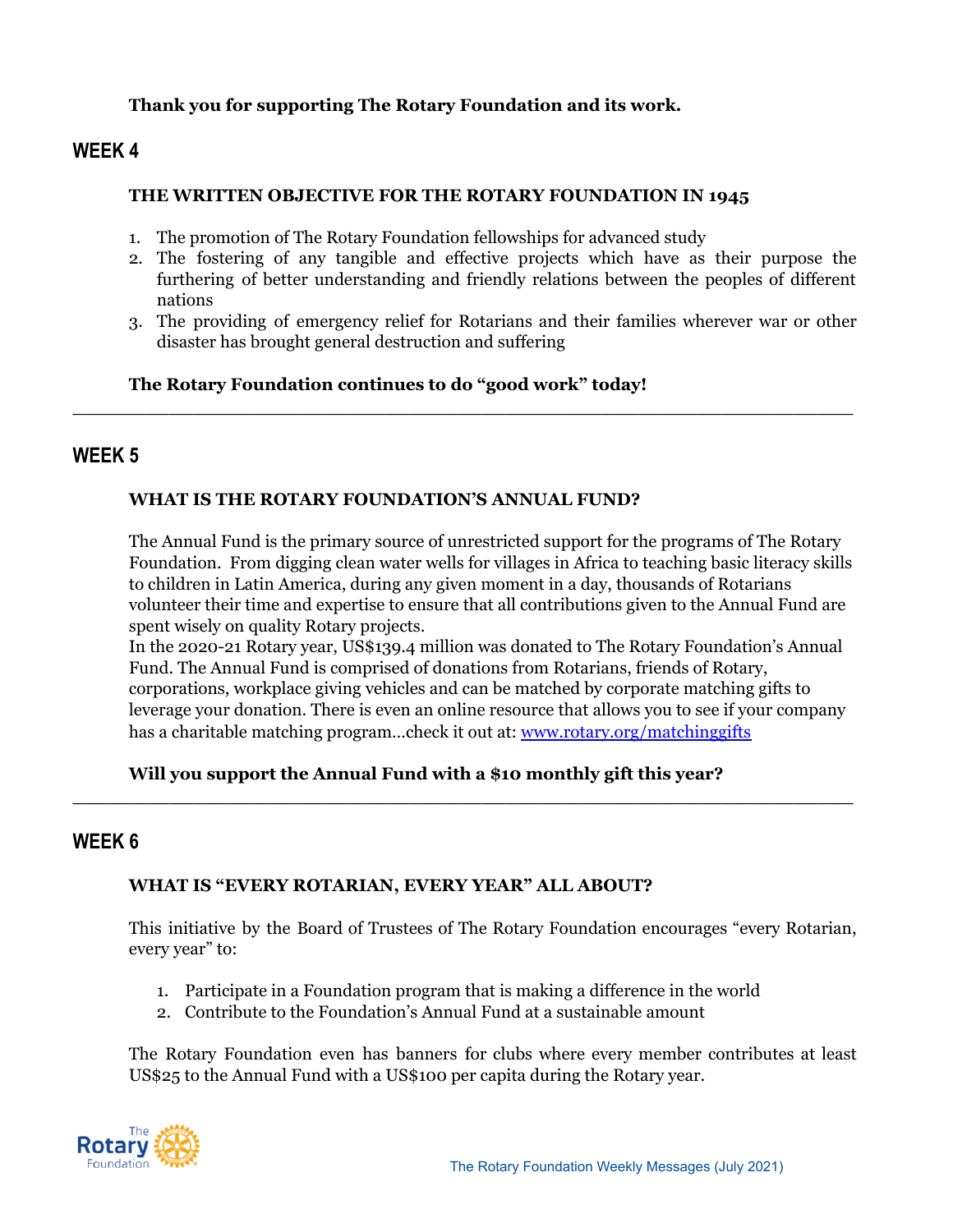Today, around 1/3 of Rotarians participate in this initiative. In 2020-21, The Rotary Foundation was able to award 2,067 global grants for large scale sustainable projects due to the generosity of these Rotarians. Think about how much more Rotary could accomplish in the world if all of our 1.2 million worldwide members each gave at least US\$25 to our Foundation's Annual Fund.

## **If you are a part of the "Every Rotarian, Every Year" initiative – I personally thank you for your support of The Rotary Foundation and its work.**

## **WEEK 7**

## **WHAT IS A ROTARY FOUNDATION SUSTAINING MEMBER?**

A Rotary Foundation Sustaining Member is an individual who personally contributes US\$100 or more each Rotary year to the Annual Fund. These contributions also count toward Paul Harris Fellow, Multiple Paul Harris Fellow, Paul Harris Society, EREY, Major Donor, and club recognition.

Use the Club Foundation Banner Report to see your club's Rotary Foundation Sustaining Members.

 $\_$  , and the set of the set of the set of the set of the set of the set of the set of the set of the set of the set of the set of the set of the set of the set of the set of the set of the set of the set of the set of th

**For \$10 a month, you too can be a Rotary Foundation Sustaining Member and help provide life-changing opportunities for those in need on a yearly basis!**

## **WEEK 8**

#### **WHAT IS A PAUL HARRIS FELLOW?**

Established in 1957, Paul Harris Fellow recognition is given to individuals who contribute, or who have contributions made in their name, of \$1,000 to the Annual Fund, PolioPlus, or an approved Foundation grant. Recognition consists of a certificate and pin.

Paul Harris Fellows can also be given on behalf of someone through Foundation Recognition points or through a combination of points and outright donations. Since the creation of the Paul Harris Fellow, over 1.6 million people have become Paul Harris Fellows, including notable figures such as U.S. President Jimmy Carter, Russian President Boris Yeltsin, polio vaccine developer Jonas Salk.

Use the Club Recognition Summary to see your club's Paul Harris Fellows.

### **Are you ready to become a Paul Harris Fellow and join your fellow Rotarians in financially supporting The Rotary Foundation?**

 $\_$  , and the set of the set of the set of the set of the set of the set of the set of the set of the set of the set of the set of the set of the set of the set of the set of the set of the set of the set of the set of th

## **WEEK 9**

## **WHAT IS A PAUL HARRIS SOCIETY MEMBER?**

The Paul Harris Society recognizes Rotary members and friends of The Rotary Foundation who

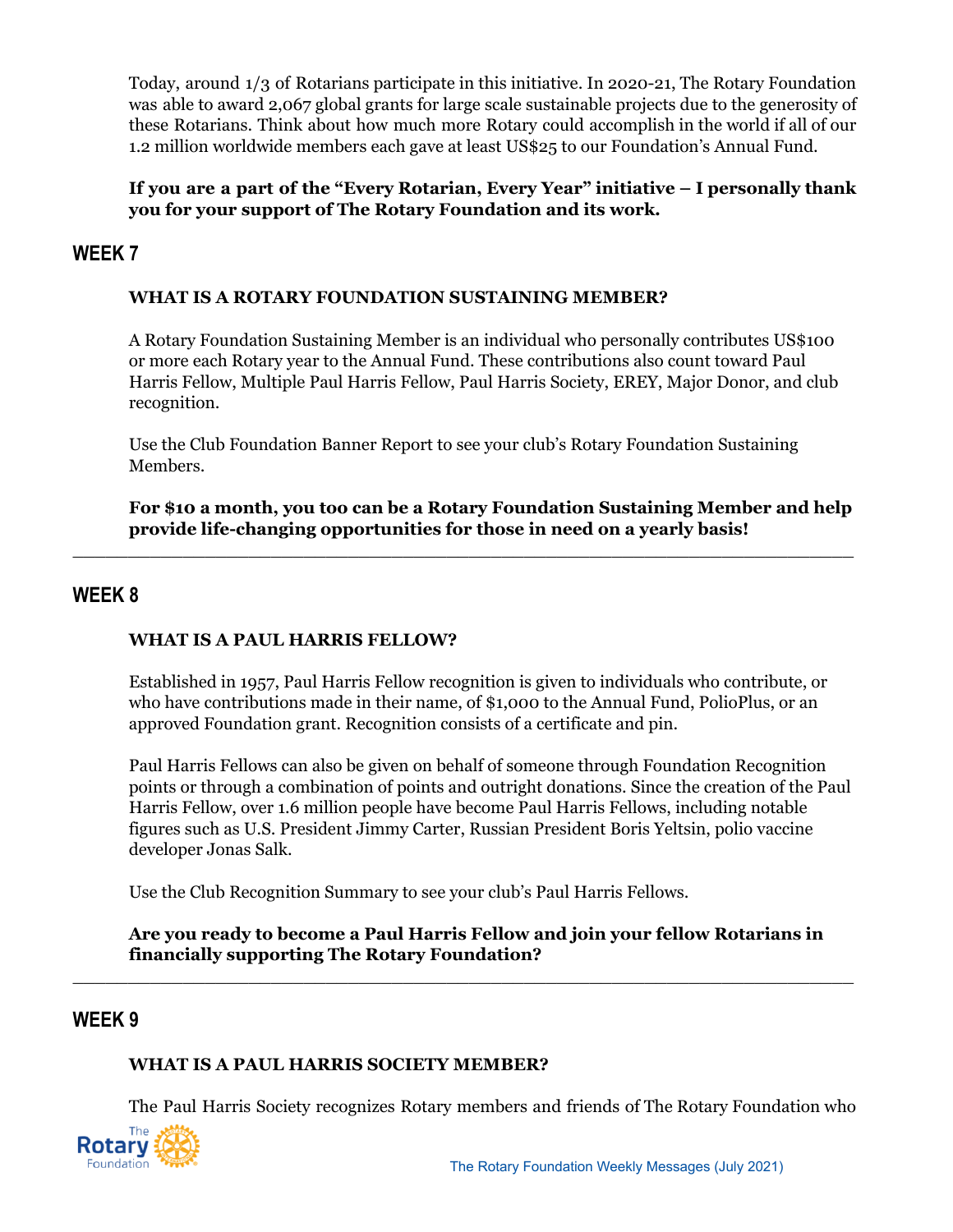elect to contribute \$1,000 or more each year to the Annual Fund, PolioPlus Fund, or approved global grants. The purpose of the Paul Harris Society is to honor and thank individuals for their generous, ongoing support of The Rotary Foundation.

Paul Harris Society contributions also count toward Sustaining Member (Annual Fund contributions only), EREY (Annual Fund contributions only), Paul Harris Fellow, and Major Donor recognition. Recognition consists of a chevron style pin and a certificate provided by your District Paul Harris Society Coordinator.

Paul Harris Society members are listed in the Paul Harris Society Report.

## **Are you interested in taking the next step in supporting our Foundation? Ask me for a Paul Harris Society membership form!**

 $\_$  , and the set of the set of the set of the set of the set of the set of the set of the set of the set of the set of the set of the set of the set of the set of the set of the set of the set of the set of the set of th

## **WEEK 10**

## **WHAT IS ROTARY DIRECT?**

Support Rotary's Foundation year-round by making an automatic recurring gift with Rotary Direct. You choose how much and how often to give. It's a simple and secure way to make a big impact!

Online credit card contributions can be made monthly, quarterly, or annually, with a US\$10 transaction minimum. Donors can also enroll using the Rotary Direct [enrollment](http://www.rotary.org/myrotary/document/10951) form, [The](http://www.rotary.org/document/469) Rotary Foundation [Contribution](http://www.rotary.org/document/469) Form, by calling the Support Center at +1-866-9ROTARY, or by going online at [my.rotary.org/rotary-direct.](https://my.rotary.org/rotary-direct)

Donors can change or cancel their recurring giving online at any time through My Rotary. After you sign in, go to Account Settings by following the link in the upper right. Then choose the Donor Self Service tab.

**Rotary Direct is safe, secure and easy… Sign up today!**

## **WEEK 11**

## **WHAT IS A MAJOR DONOR AND ARCH KLUMPH SOCIETY MEMBER?**

 $\_$  , and the set of the set of the set of the set of the set of the set of the set of the set of the set of the set of the set of the set of the set of the set of the set of the set of the set of the set of the set of th

**Major Donor** – The Rotary Foundation recognizes individuals or couples whose combined giving reaches US\$10,000, regardless of the gift designation. This recognition level can be achieved only through personal contributions. Major Donors may elect to receive a crystal recognition piece and pin(s) commemorating the gift at each new recognition level. Since Rotary's Major Donor recognition began there have been over 30,000 Major Donors.

**Arch Klumph Society** – Donors whose cumulative gifts total US\$250,000 or more are recognized as Arch Klumph Society members. Recognition includes an induction ceremony and your picture and biography in the Arch Klumph Society interactive gallery at the Rotary International headquarters in Evanston, Illinois, USA. Members also receive invitations to

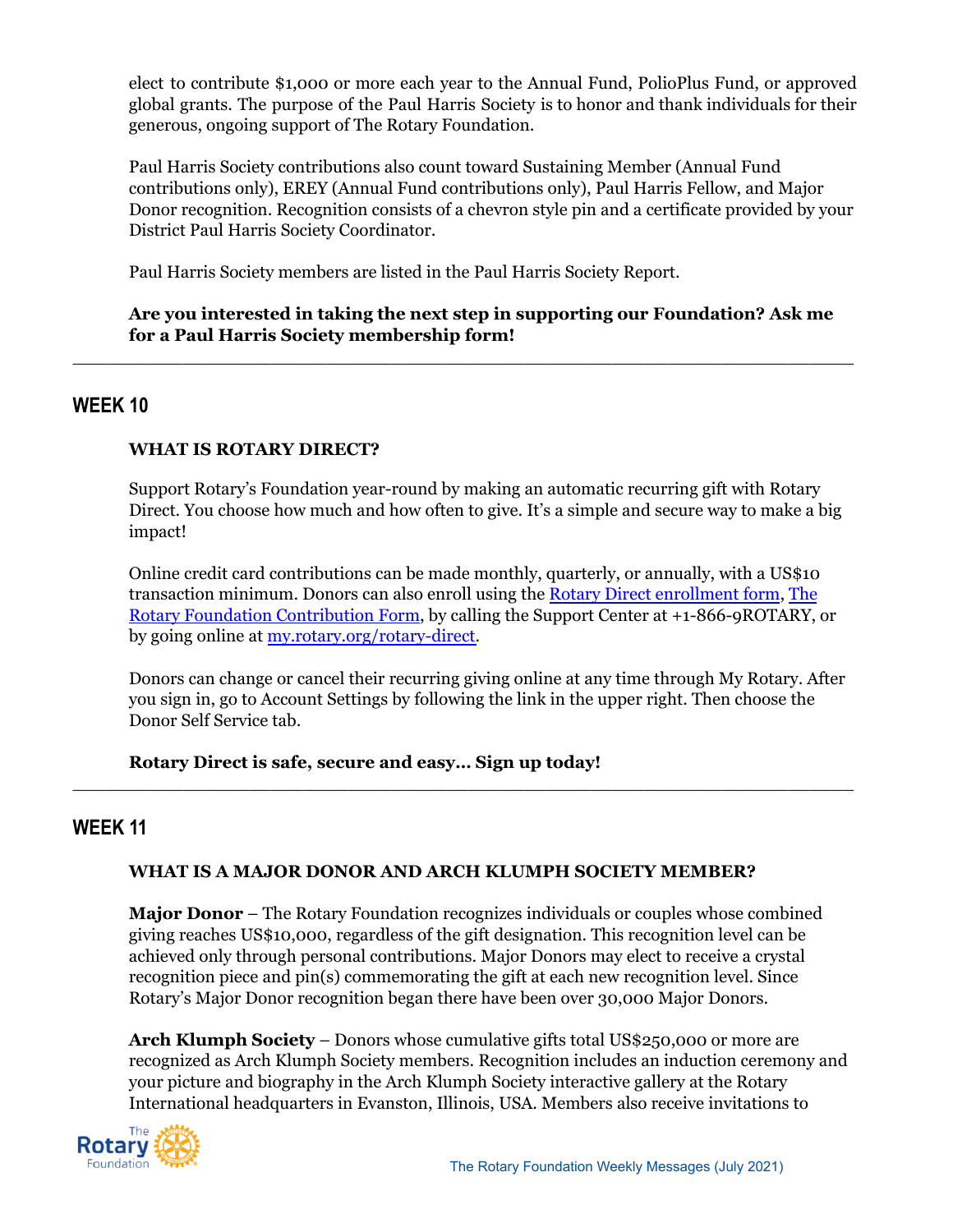society events, along with membership pins and crystals that commemorate their giving level. Since the society's creation in 2004, there have been over 700 Arch Klumph Society members.

 $\_$  , and the set of the set of the set of the set of the set of the set of the set of the set of the set of the set of the set of the set of the set of the set of the set of the set of the set of the set of the set of th

## **Are you interested in becoming a Major Donor or AKS member?**

## **WEEK 12**

## **WHAT IS THE ROTARY FOUNDATION'S ENDOWMENT FUND?**

Gifts to Rotary's Endowment ensure that future Rotarians will have the resources they need to design and implement sustainable projects year after year. Donations to the Endowment Fund can be made as an outright gift or a planned gift, such as a bequest in your estate. As of the 2020-21 Rotary year, Rotary's Endowment totals US\$666.1 million and has US\$882.2 in commitments.

Contributions to this fund are invested for the future. Only earnings from their investments are used to support Foundation programs so that your generosity does good in the world in perpetuity.

**What's your legacy? If you want to leave a lasting legacy to the world through The Rotary Foundation's endowment fund – just ask me how.**

\_\_\_\_\_\_\_\_\_\_\_\_\_\_\_\_\_\_\_\_\_\_\_\_\_\_\_\_\_\_\_\_\_\_\_\_\_\_\_\_\_\_\_\_\_\_\_\_\_\_\_\_\_\_\_\_\_\_\_\_\_\_\_\_\_

## **WEEK 13**

## **WHAT IS A ROTARY FOUNDATION BEQUEST SOCIETY MEMBER?**

Those who have made commitments for future gifts of \$10,000 or more to The Rotary Foundation are invited to join the Bequest Society. Donors may elect to receive various benefits and recognition pieces commemorating their commitment at each new recognition level, including pins, crystals, named funds, and special seating at the Rotary International Convention.

A bequest gift of at least \$10,000 in your name to The Rotary Foundation creates a legacy of your generosity and compassion as you are helping many people live better lives around the world. Today there are over 14,500 Bequest Society Members worldwide.

## **Will you join them by leaving a gift to Rotary in your estate? Ask me to put you in contact with The Rotary Foundation's Planned Giving team.**

\_\_\_\_\_\_\_\_\_\_\_\_\_\_\_\_\_\_\_\_\_\_\_\_\_\_\_\_\_\_\_\_\_\_\_\_\_\_\_\_\_\_\_\_\_\_\_\_\_\_\_\_\_\_\_\_\_\_\_\_\_\_\_\_\_

## **WEEK 14**

## **WHAT IS A ROTARY FOUNDATION BENEFACTOR?**

A Rotary Foundation Benefactor is a person who has notified The Rotary Foundation that they have made provisions in their final estate plans to Rotary for US\$1,000 or more, or who has

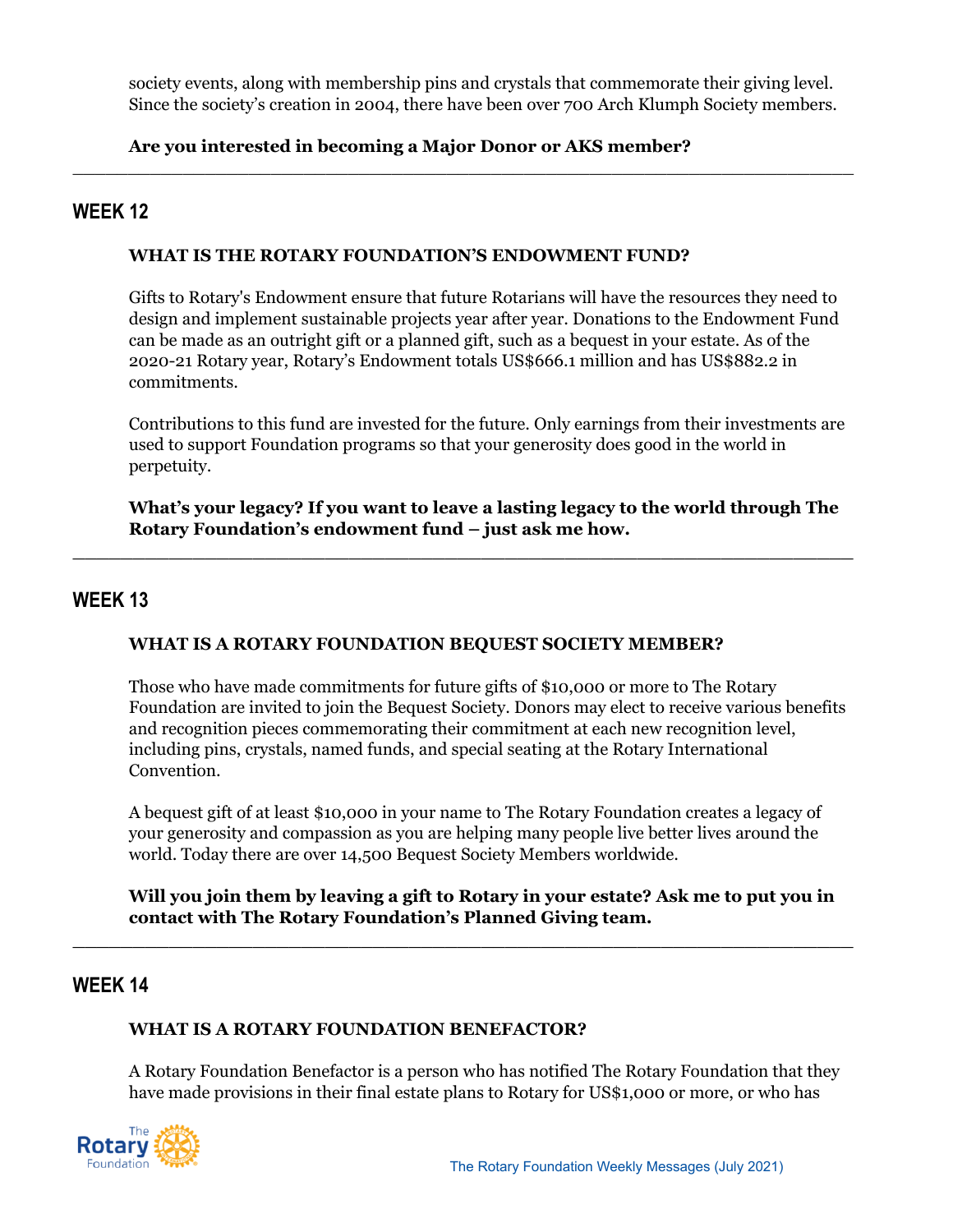made an outright gift of US\$1,000 or more to The Rotary Foundation's Endowment. Benefactors receive a certificate and insignia to wear with a Rotary or Paul Harris Fellow pin. They are listed in the Benefactor Report and identified in the Club Recognition Summary.

Clubs with 100% member support of Rotary's Endowment are eligible to request a **Rotary's Promise Club** electronic certificate. Qualifying support may be a commitment for a future gift to The Rotary Foundation in an estate plan or an outright gift of \$1,000 or more to the Endowment.

A US\$1,000 gift to The Rotary Foundation creates a legacy of helping people live better lives around the world. Today there are over 100,000 Benefactors worldwide.

**\_\_\_\_\_\_\_\_\_\_\_\_\_\_\_\_\_\_\_\_\_\_\_\_\_\_\_\_\_\_\_\_\_\_\_\_\_\_\_\_\_\_\_\_\_\_\_\_\_\_\_\_\_\_\_\_\_\_\_\_\_\_\_\_\_**

**Will you join them by making a gift of \$1,000 to Rotary's Endowment or by leaving a gift to Rotary in your estate?**

## **WEEK 15**

## **POLIO PLUS IS A SIGNATURE PROGRAM OF THE ROTARY FOUNDATION**

PolioPlus is Rotary's priority program which supports global efforts to eradicate polio. It was launched in 1985, with the help of Dr. Albert Sabin, developer of the oral polio vaccine, as a worldwide program to protect children from the cruel and fatal consequences of polio. In 1988, the World Health Assembly challenged the world to eradicate polio, and since that time, Rotary's efforts, along with partner agencies, including the World Health Organization, UNICEF, the U.S. Centers for Disease Control and Prevention, and governments around the world have achieved a 99 percent reduction in the number of polio cases worldwide.

As of 2019-20, The Rotary Foundation has raised over US\$1.8 billion for polio eradication. By the time the world is certified polio-free, our contributions will make Rotary the largest non-governmental financial contributor to the global polio eradication effort.

#### **You can help end polio by making a gift to the PolioPlus Fund at [endpolio.org](https://www.endpolio.org/donate). \_\_\_\_\_\_\_\_\_\_\_\_\_\_\_\_\_\_\_\_\_\_\_\_\_\_\_\_\_\_\_\_\_\_\_\_\_\_\_\_\_\_\_\_\_\_\_\_\_\_\_\_\_\_\_\_\_\_\_\_\_\_\_\_\_**

## **WEEK 16**

#### **ROTARY'S POLIO CHALLENGE**

Since 2013, the Gates Foundation has matched every \$1 Rotary commits to polio eradication 2-to-1. In January 2020, the Gates Foundation announced that they will continue to match 2:1 every new dollar Rotary commits to polio eradication up to \$50 million per year through 2023!

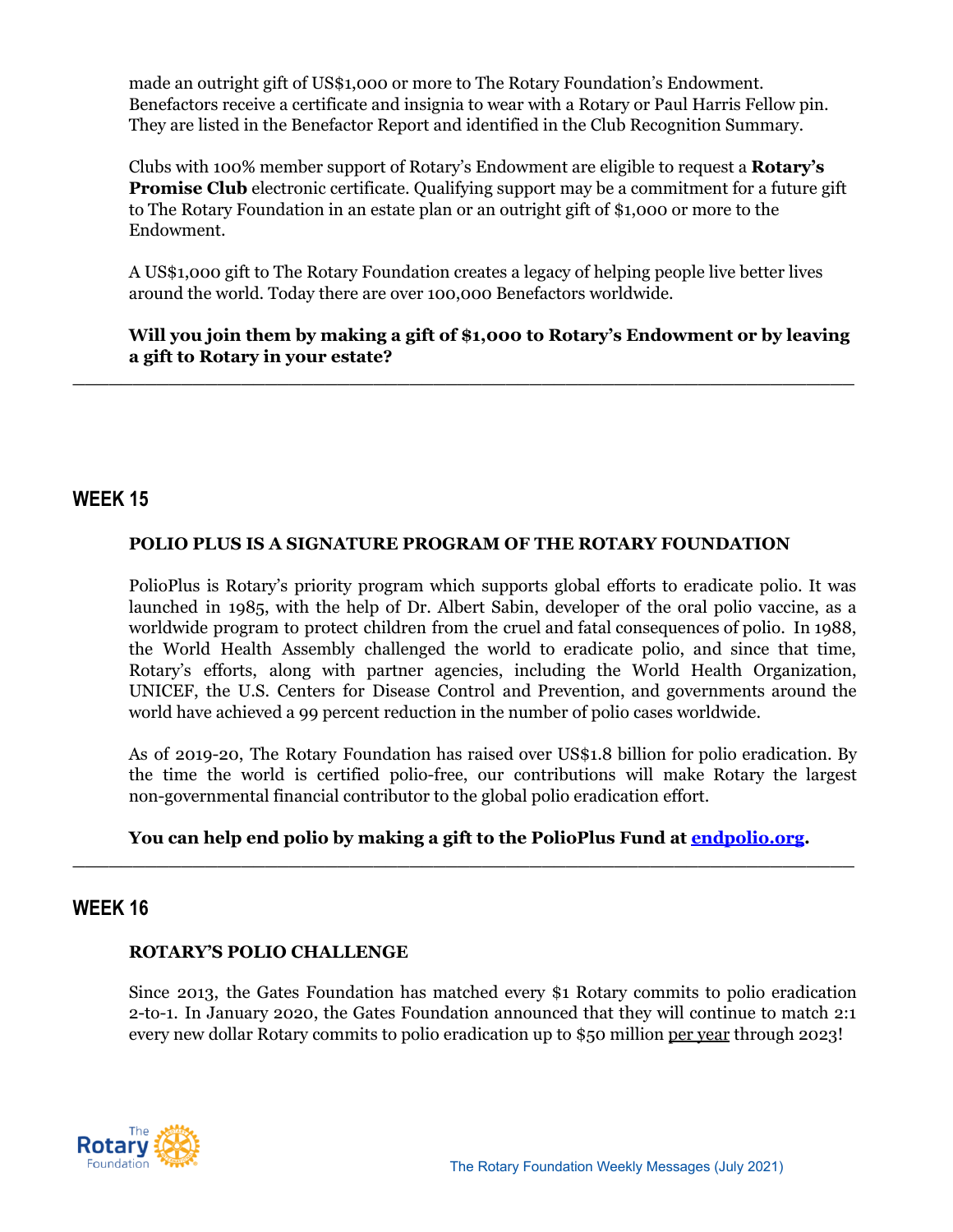Rotary has contributed more than \$2 billion to fight polio, including matching funds from the Gates Foundation, and countless volunteer hours since launching its polio eradication program, PolioPlus, in 1985.

**\_\_\_\_\_\_\_\_\_\_\_\_\_\_\_\_\_\_\_\_\_\_\_\_\_\_\_\_\_\_\_\_\_\_\_\_\_\_\_\_\_\_\_\_\_\_\_\_\_\_\_\_\_\_\_\_\_\_\_\_\_\_\_\_\_**

## **Thank you for supporting Rotary and leveraging your generosity!**

## **WEEK 17**

### **OUR ROTARY SUCCESS WITH THE POLIO PLUS CAMPAIGN**

Because of Rotarian support, more than 2.5 billion children have received polio vaccines and have been protected against this crippling disease for life. There are currently only two countries that are endemic: Afghanistan and Pakistan. We must not stop our efforts until we give the children a Polio Free world!

**Will you help The Rotary Foundation make history by eradicating Polio from our planet? Give today at [endpolio.org](https://www.endpolio.org/donate).**

**\_\_\_\_\_\_\_\_\_\_\_\_\_\_\_\_\_\_\_\_\_\_\_\_\_\_\_\_\_\_\_\_\_\_\_\_\_\_\_\_\_\_\_\_\_\_\_\_\_\_\_\_\_\_\_\_\_\_\_\_\_\_\_\_\_**

## **WEEK 18**

#### **MEMORIAL AND TRIBUTE GIFTS**

If you wish to honor or memorialize someone with a contribution to The Rotary Foundation, the best way is to use [rotary.org/donate](https://www.rotary.org/donate) and choose "I would like to make this donation in honor or in memory of someone."

The donor making the contribution will receive gift credit and a tax receipt (where applicable). The person they wish to honor, or the person's family in the case of a memorial, will be notified of the gift.

**Note**: For tax and legal reasons, be sure to list your own name as the donor when sending funds to the Foundation, and not the name of the person you wish to honor. Consider giving Foundation Recognition Points to someone as an alternative if you wish to honor them with recognition!

The process is simple, and honorees and family members can be notified by email or by a print-at-home notification.

**\_\_\_\_\_\_\_\_\_\_\_\_\_\_\_\_\_\_\_\_\_\_\_\_\_\_\_\_\_\_\_\_\_\_\_\_\_\_\_\_\_\_\_\_\_\_\_\_\_\_\_\_\_\_\_\_\_\_\_\_\_\_\_\_\_**

**Interested in making a gift to The Rotary Foundation as a memorial or tribute to honor a loved one? Give today at [rotary.org/donate](https://www.rotary.org/donate).**

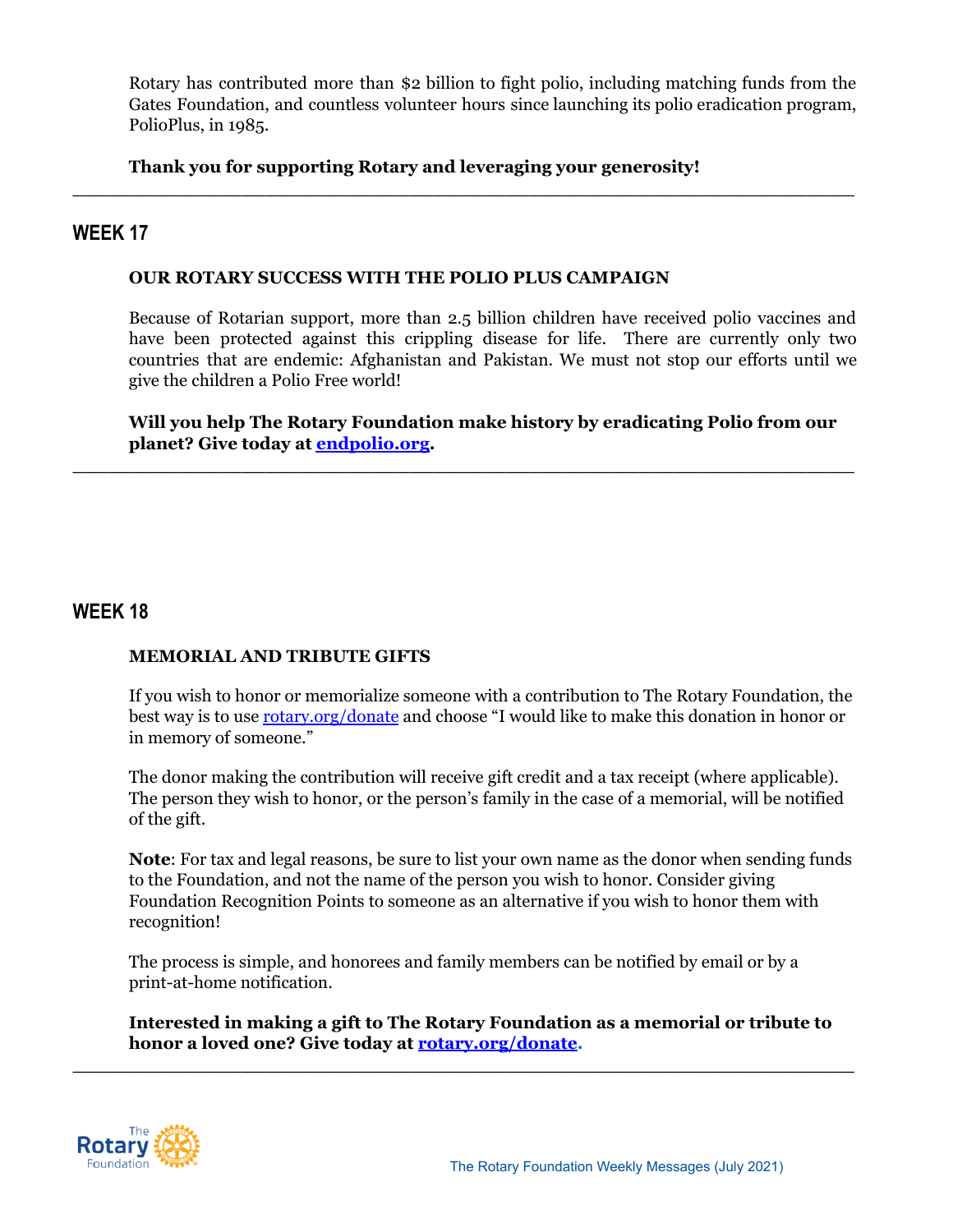#### **WHAT THE ARCHITECT OF THE ROTARY FOUNDATION HAD TO SAY**

"The Rotary Foundation is not to build monuments of brick and stone. If we work upon marble, it will perish; if we work on brass, time will efface it; if we rear temples they will crumble into dust; but if we work upon immortal minds, if we imbue them with the full meaning of the spirit of Rotary . . . we are engraving on those tablets something that will brighten all eternity." Arch C. Klumph, President of Rotary International, 1916-1917

**\_\_\_\_\_\_\_\_\_\_\_\_\_\_\_\_\_\_\_\_\_\_\_\_\_\_\_\_\_\_\_\_\_\_\_\_\_\_\_\_\_\_\_\_\_\_\_\_\_\_\_\_\_\_\_\_\_\_\_\_\_\_\_\_\_**

## **WEEK 20**

#### **WHAT DOES THE ROTARY FOUNDATION DO WITH ITS MONEY?**

The Rotary Foundation spends charitable contributions on multiple programs - from the eradication of polio, to scholarships, vocational training teams, Rotary Peace Centers, and humanitarian projects. The funds are used for programs and projects Rotarians feel passionate about. With a four-star rating by Charity Navigator for thirteen years in a row and 1.2 million Rotarians over-seeing the funds at a grassroots level, I have all the confidence in the world that our funds through Rotary are in amazing hands doing amazing work here and abroad.

**You can read stories and see the details of our Foundation's financials in our most recent Annual Report on [rotary.org](https://www.rotary.org/en/annual-report-2019).**

**\_\_\_\_\_\_\_\_\_\_\_\_\_\_\_\_\_\_\_\_\_\_\_\_\_\_\_\_\_\_\_\_\_\_\_\_\_\_\_\_\_\_\_\_\_\_\_\_\_\_\_\_\_\_\_\_\_\_\_\_\_\_\_\_\_**

## **WEEK 21**

#### **ROTARY'S AREAS OF FOCUS (1 OF 2)**

Rotary is dedicated to seven areas of focus to build international relationships, improve lives, and create a better world to support our peace efforts and end polio forever.

- **Promoting peace:** Rotary encourages conversations to foster understanding within and across cultures. We train adults and young leaders to prevent and mediate conflict and help refugees who have fled dangerous areas.
- **Fighting disease:** We educate and equip communities to stop the spread of life-threatening diseases like polio, HIV/AIDS, and malaria. We improve and expand access to low-cost and free health care in developing areas.
- **Providing clean water, sanitation, and hygiene:** We support local solutions to bring clean water, sanitation, and hygiene to more people every day. We don't just build wells and walk away. We share our expertise with community leaders and educators to make sure our projects succeed long-term.

## **Learn about the other four next week!**

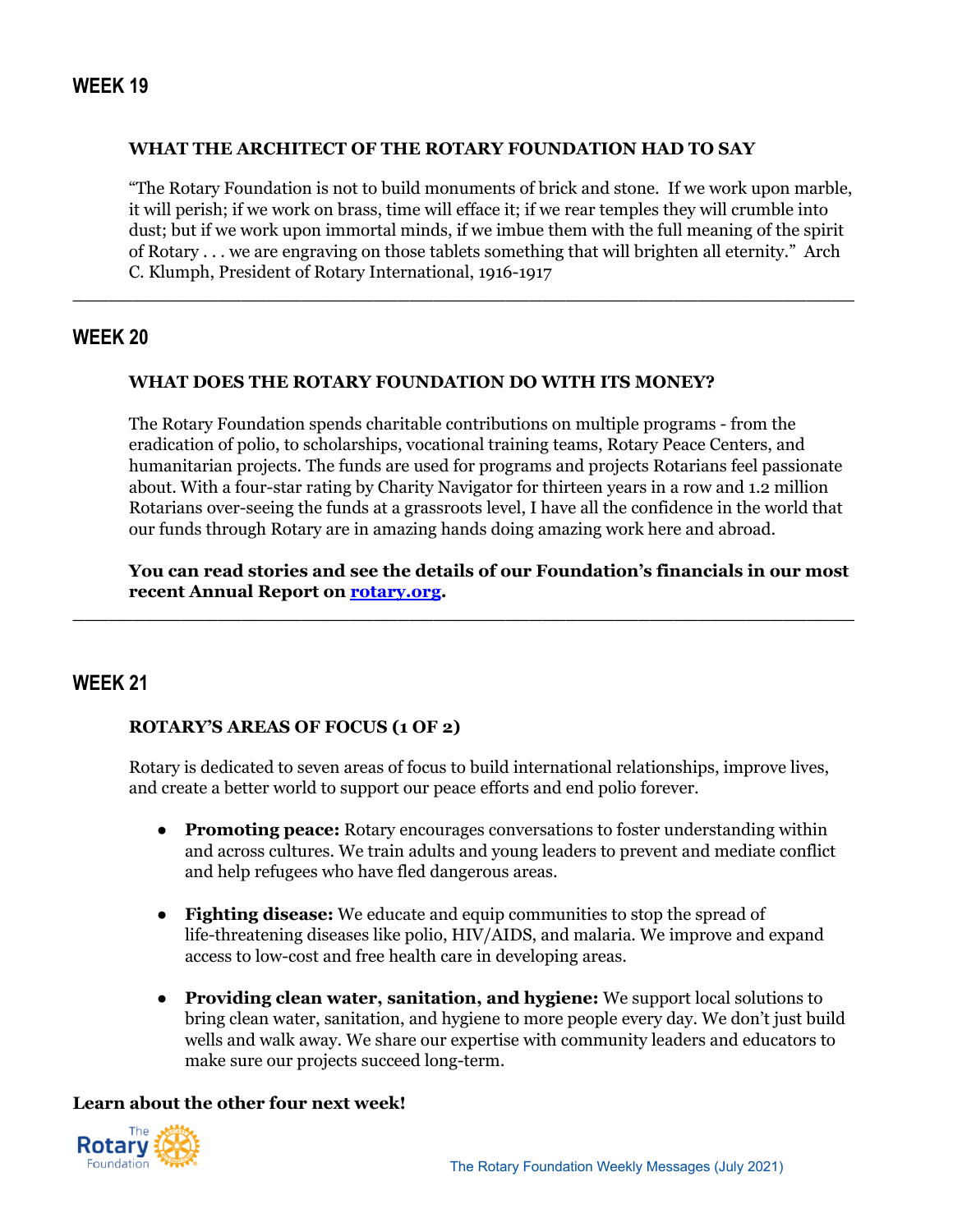## **WEEK 22**

### **ROTARY'S AREAS OF FOCUS (2 OF 2)**

Rotary is dedicated to seven areas of focus to build international relationships, improve lives, and create a better world to support our peace efforts and end polio forever.

**\_\_\_\_\_\_\_\_\_\_\_\_\_\_\_\_\_\_\_\_\_\_\_\_\_\_\_\_\_\_\_\_\_\_\_\_\_\_\_\_\_\_\_\_\_\_\_\_\_\_\_\_\_\_\_\_\_\_\_\_\_\_\_\_\_**

- **Saving mothers and children:** Nearly 6 million children under the age of five die each year because of malnutrition, poor health care, and inadequate sanitation. We expand access to quality care, so mothers and their children can live and grow stronger.
- **Supporting education:** More than 775 million people over the age of 15 are illiterate. Our goal is to strengthen the capacity of communities to support basic education and literacy, reduce gender disparity in education, and increase adult literacy.
- **Growing local economies:** We carry out service projects that enhance economic and community development and create opportunities for decent and productive work for young and old. We also strengthen local entrepreneurs and community leaders, particularly women, in impoverished communities.
- **Supporting the environment:** As our newest appointed area of focus, Rotary clubs can now begin applying for environment-related global grant projects as of 1 July 2021.

#### **Which cause are you most passionate about?**

## **WEEK 23**

#### **WHAT IS THE ROTARY FOUNDATION CADRE OF TECHNICAL ADVISORS?**

**\_\_\_\_\_\_\_\_\_\_\_\_\_\_\_\_\_\_\_\_\_\_\_\_\_\_\_\_\_\_\_\_\_\_\_\_\_\_\_\_\_\_\_\_\_\_\_\_\_\_\_\_\_\_\_\_\_\_\_\_\_\_\_\_\_**

Supporting Humanitarian Grants Program, the **Cadre of Technical Advisors** is a group of volunteer Rotarians who provide technical expertise and advice to Rotarians planning and carrying out Rotary grant projects around the world. Cadre members serve in countries other than their own, and they conduct on-site project visits for two to three days with written reports upon their return. The Rotary Foundation pays for a per diem and roundtrip air-fare.

The cadre is in need of Rotarians qualified in the following fields: Health, Education/Literacy, Small Business/Revolving Loans (micro credit), and Financial Auditing (chartered accountants and certified public accountants), and more. Individuals fluent in French, Spanish, Portuguese, and other language skills are welcome as well.

For more information, visit the cadre's page on My [Rotary](https://my.rotary.org/en/cadre-technical-advisers#:~:text=Dismiss-,Cadre%20of%20Technical%20Advisers,grant%20projects%20around%20the%20world.) or email [cadre@rotary.org.](mailto:cadre@rotary.org)

## **Are you interested in connecting with a cadre member? Are you interested in joining the cadre?**

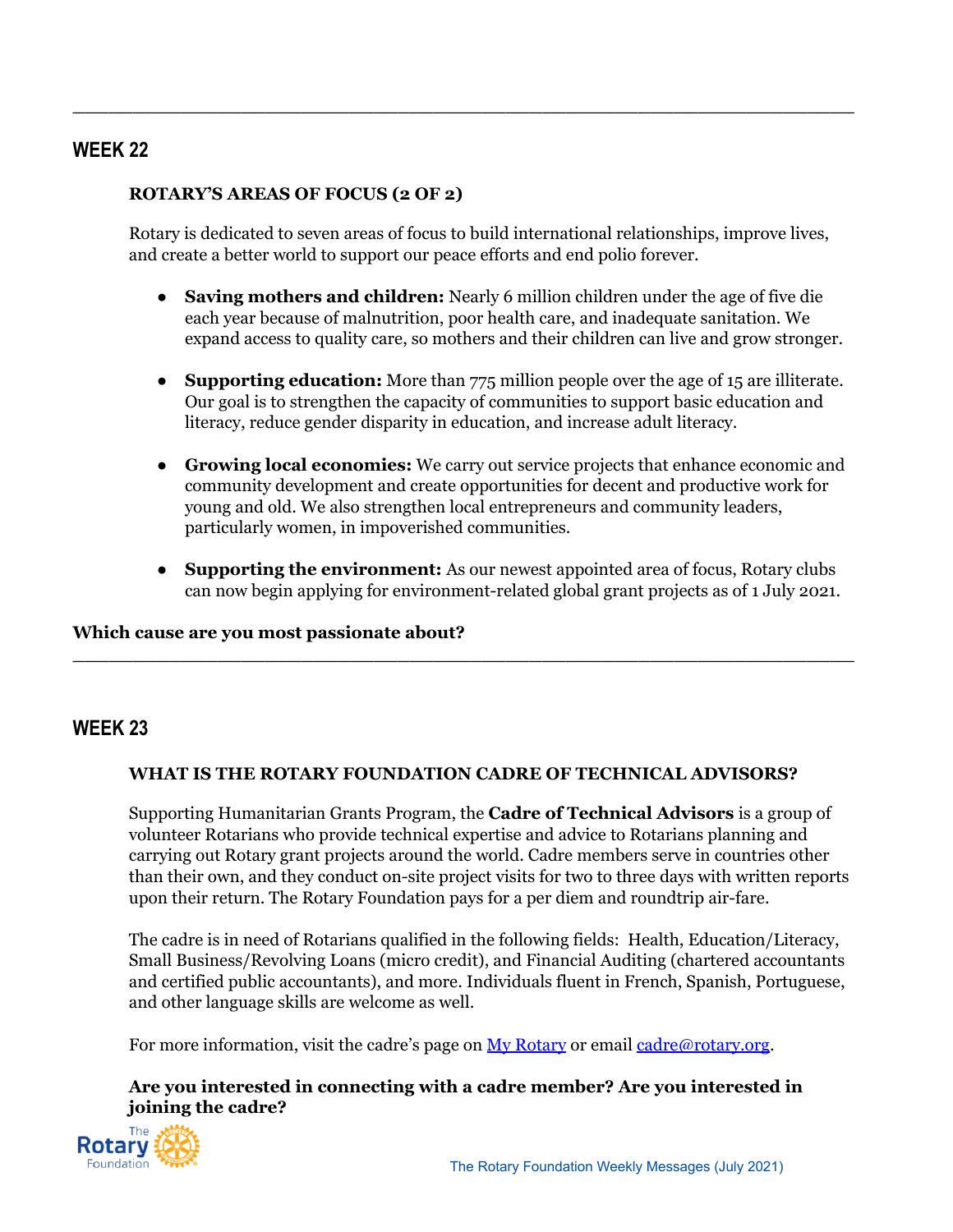## **WEEK 24**

#### **WHAT IS THE GOAL OF ROTARY FOUNDATION GRANTS? (1 OF 2)**

**\_\_\_\_\_\_\_\_\_\_\_\_\_\_\_\_\_\_\_\_\_\_\_\_\_\_\_\_\_\_\_\_\_\_\_\_\_\_\_\_\_\_\_\_\_\_\_\_\_\_\_\_\_\_\_\_\_\_\_\_\_\_\_\_\_**

During the past 100 years, the Foundation has spent over \$3 billion on life-changing, sustainable projects. With your help, we can make lives better in your community and around the world. The Rotary Foundation impacts communities through our grants program, which offers four opportunities for funding. Let's look at the first two grant options:

**District Grants** – fund small-scale, short-term activities that address needs in your community and communities abroad. Each district chooses which activities it will fund with these grants.

*How it works:* Districts may use up to 50 percent of their District Designated Fund, based on the amount of DDF generated from a District's Annual Fund giving three years prior, including Endowment Fund earnings.

**Global Grants** – fund large-scale international activities with sustainable and measurable results that support Rotary's areas of focus. Activities include humanitarian projects, scholarships, and vocational training teams.

**\_\_\_\_\_\_\_\_\_\_\_\_\_\_\_\_\_\_\_\_\_\_\_\_\_\_\_\_\_\_\_\_\_\_\_\_\_\_\_\_\_\_\_\_\_\_\_\_\_\_\_\_\_\_\_\_\_\_\_\_\_\_\_\_\_**

*How it works:* The minimum budget for a global grant project is \$30,000. The Foundation's World Fund provides a minimum of \$15,000 and maximum of \$200,000. Districts contribute a minimum of \$15,000 District Designated Funds (DDF) that the World Fund then matches dollar-for-dollar. Clubs may also make cash contributions for the grant which are not eligible for a World Fund match.

#### **Learn about our other two grant opportunities next week!**

## **WEEK 25**

#### **WHAT IS THE GOAL OF ROTARY FOUNDATION GRANTS? (2 OF 2)**

During the past 100 years, the Foundation has spent over \$3 billion on life-changing, sustainable projects. With your help, we can make lives better in your community and around the world. The Rotary Foundation impacts communities through our grants program, which offers four opportunities for funding. Last week we talked about district grants and global grants – let's look at the final two options today:

**Programs of Scale Grants** – fund activities that benefit a large number of people in a significant geographic area using a sustainable, evidence-based intervention with measurable outcomes and impact. Each grant will support, for three to five years, activities that align with

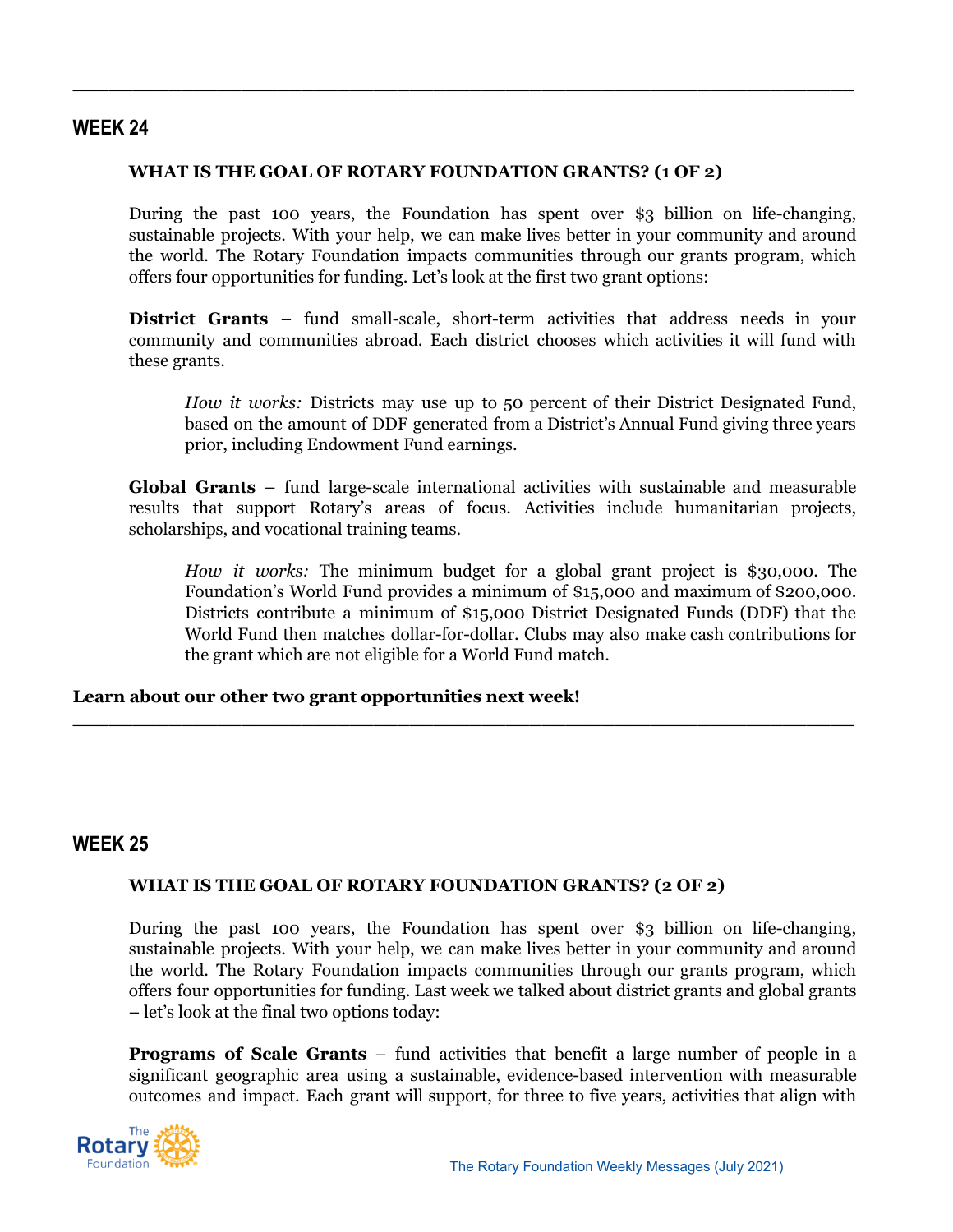one or more of Rotary's areas of focus.

*How it works:* Each year, one approved project will receive \$2 million from The Rotary Foundation's World Fund. Applicants are strongly encouraged to supplement Foundation funding with resources from multiple other sources, and to work with an experienced partner, such as a nongovernmental organization, private institution, or government entity.

**Disaster Response Grants** – fund small-scale, short-term activities that address needs caused by natural disasters in your community. Activities include providing basic items such as water, food, medicine, and clothing.

*How it works:* Districts in an affected area or country may apply for a maximum grant of \$25,000, based on the availability of funds. A district may apply for subsequent grants after it successfully reports outcomes from previous grants.

**As Rotarians, we are eligible to participate in any one of these programs. Which one interests you?**

**\_\_\_\_\_\_\_\_\_\_\_\_\_\_\_\_\_\_\_\_\_\_\_\_\_\_\_\_\_\_\_\_\_\_\_\_\_\_\_\_\_\_\_\_\_\_\_\_\_\_\_\_\_\_\_\_\_\_\_\_\_\_\_\_\_**

## **WEEK 26**

#### **DISTRICT GRANTS - HELPING AT HOME**

A Rotary club in Connecticut, USA used an \$1,800 District Grant to help purchase supplies to make 10,000 meals and 1,000 essential item kits to distribute to needy families in their community. Clubs worldwide use these grants to support similar short-term humanitarian projects in their communities.

Every Rotary club has the opportunity to create positive change their community with the help of The Rotary Foundation….one project at a time.

**\_\_\_\_\_\_\_\_\_\_\_\_\_\_\_\_\_\_\_\_\_\_\_\_\_\_\_\_\_\_\_\_\_\_\_\_\_\_\_\_\_\_\_\_\_\_\_\_\_\_\_\_\_\_\_\_\_\_\_\_\_\_\_\_\_**

#### **What do we want to accomplish in our community?**

## **WEEK 27**

#### **GLOBAL GRANTS – MAKING SUSTAINABLE CHANGE IN THE WORLD**

Rotary clubs in Honduras and Pennsylvania, USA partnered together for a Global Grant to provide eye and vision care to needy residents in Honduras. During a 10-day long mission, Rotarians from both clubs worked to provide a wide variety of vision services through clinics held at local schools and neighborhoods. Over 1,200 individuals were evaluated and

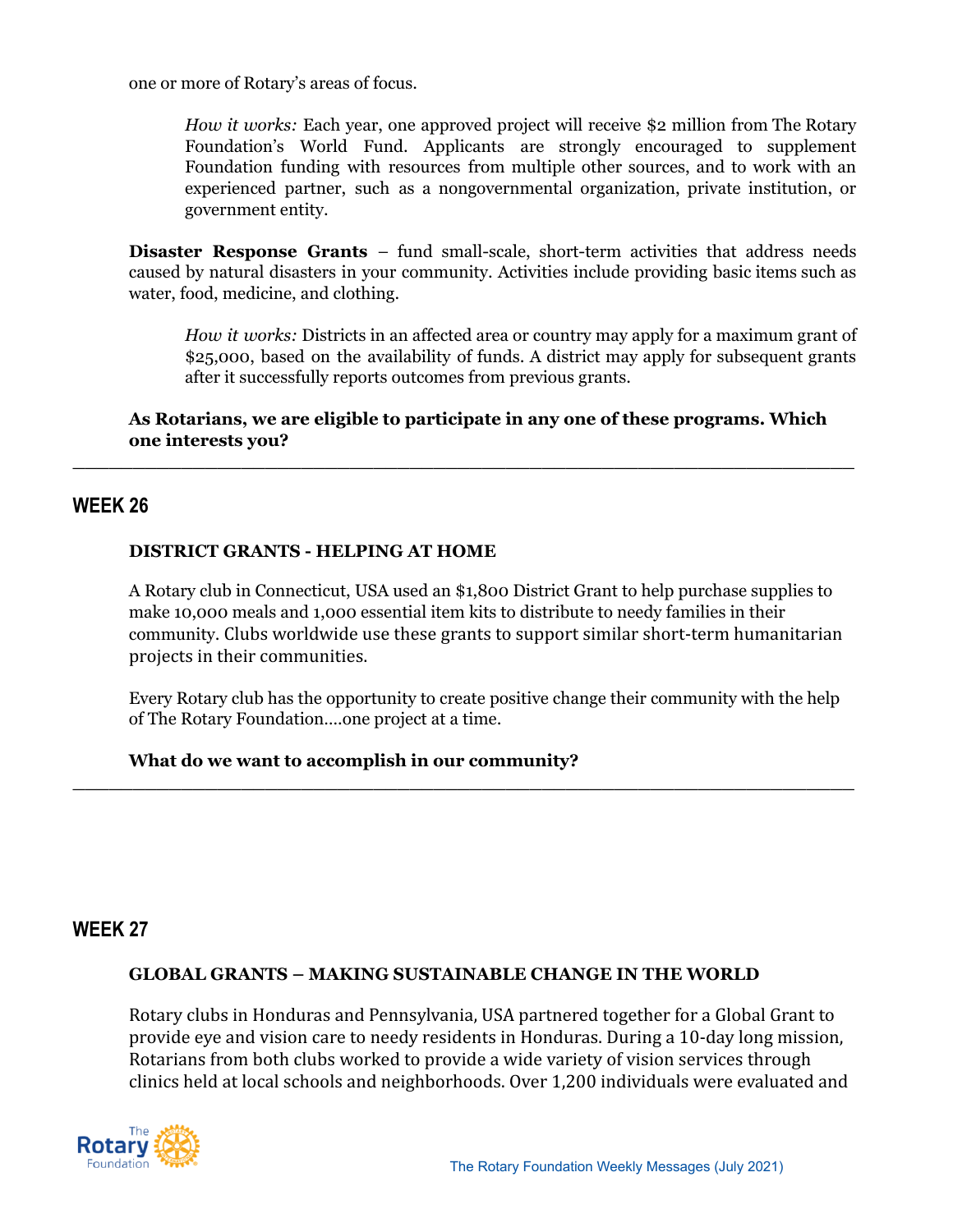600 received prescription eyeglasses. A local non-governmental organization will continue to provide eyeglasses and medications to those in need.

Improved eyesight can translate into improved educational or occupational opportunities, contributing greatly to improved quality of life for these Honduran residents. Clubs worldwide use these grants to make similar long-term, sustainable improvements in the world.

Every Rotary club has the opportunity to change lives around the world with the help of The Rotary Foundation….one project at a time.

**\_\_\_\_\_\_\_\_\_\_\_\_\_\_\_\_\_\_\_\_\_\_\_\_\_\_\_\_\_\_\_\_\_\_\_\_\_\_\_\_\_\_\_\_\_\_\_\_\_\_\_\_\_\_\_\_\_\_\_\_\_\_\_\_\_**

### **How do we want to make an impact in the world?**

## **WEEK 28**

## **WHAT MAKES A SUCCESSFUL GLOBAL GRANT APPLICATION?**

Consult with local experts early in the planning process to build a strong project plan and global grant application. The district resource network (see below) can help.

To be approved, your application must clearly describe how your project, scholarship, or vocational training team:

- $\checkmark$  Is sustainable include plans for long-term success after the global grant funds have been spent
- $\vee$  Includes measurable goals
- $\vee$  Aligns with one of Rotary's areas of focus
- $\vee$  Responds to real community needs
- $\triangleright$  Actively involves Rotarians and community members
- $\vee$  Meets the eligibility requirements in the grants terms and conditions

**The Rotary Foundation's grant model empowers Rotarians to continue advancing world understanding, goodwill, and peace through the implement of health, the support of education, and the alleviation of poverty!**

 $\_$  , and the set of the set of the set of the set of the set of the set of the set of the set of the set of the set of the set of the set of the set of the set of the set of the set of the set of the set of the set of th

## **WEEK 29**

#### **DO LARGE GRANTS EVER TAKE PLACE IN NORTH AMERICA?**

Yes! Rotary global grants can have large projects, scholarships, vocational teams all here in the US or in Canada…or in any Rotary country/region. One of the most amazing aspects of The Rotary Foundation is that there are opportunities for large projects wherever there is a need. Criteria must be met, but there have been and will continue to be large-scale projects in "developed" countries. Read about how a Rotary Foundation global grant made a big difference in Detroit, Michigan during the onset of the pandemic. The international sponsor was in India. You can view the article [here.](https://nam02.safelinks.protection.outlook.com/?url=https%3A%2F%2Fmagazine.rotary.org%2Frotary%2Fjuly_2021%2FMobilePagedArticle.action%3FarticleId%3D1703059%26utm_source%3Dnewsletter%26utm_medium%3Demail%26utm_campaign%3DTXTHE6210625002%26utm_content%3Dgtxcel%23articleId1703059&data=04%7C01%7CEdina.Mehovic%40rotary.org%7C6d23fe1097ba4be88cf808d9e38bb765%7C67b4e0430afd4afb8b94bf96370c8e7f%7C1%7C0%7C637791011517623627%7CUnknown%7CTWFpbGZsb3d8eyJWIjoiMC4wLjAwMDAiLCJQIjoiV2luMzIiLCJBTiI6Ik1haWwiLCJXVCI6Mn0%3D%7C3000&sdata=H%2FnArmxrfF1L2Ld%2FhVpQiuexwguOYwdKZUAbM831NbY%3D&reserved=0)

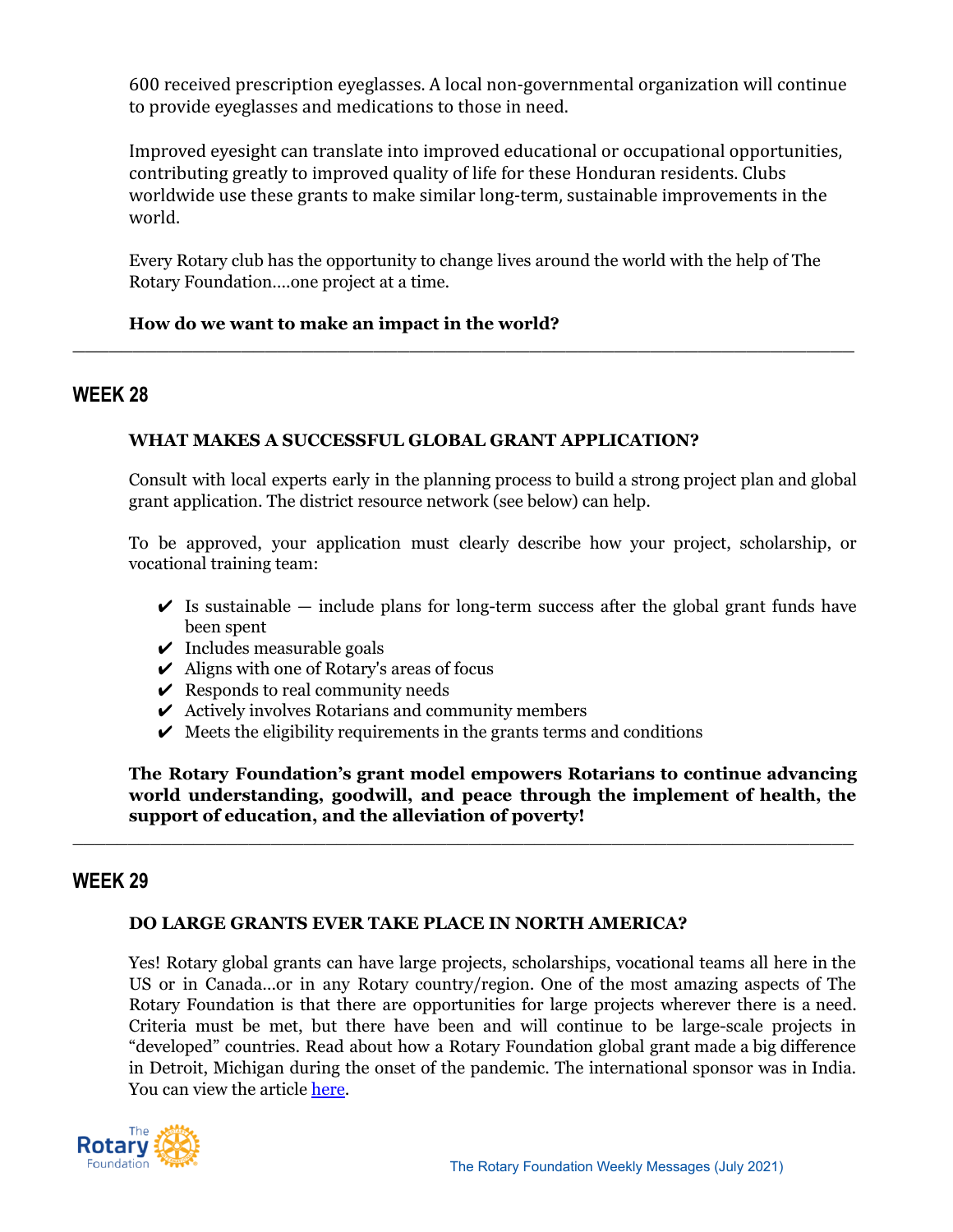### **WEEK 30**

#### **WHAT IS A ROTARY FOUNDATION GLOBAL GRANT SCHOLARSHIP?**

**\_\_\_\_\_\_\_\_\_\_\_\_\_\_\_\_\_\_\_\_\_\_\_\_\_\_\_\_\_\_\_\_\_\_\_\_\_\_\_\_\_\_\_\_\_\_\_\_\_\_\_\_\_\_\_\_\_\_\_\_\_\_\_\_\_**

Established in 1947, the original Ambassadorial Scholarship program was designed to further international understanding and friendly relations among people of different countries. With the launch of the Rotary Grants model, scholarships are now used to fund study by graduate students whose career goals support an area of focus. The funding is the same as a humanitarian global grant with a minimum scholarship amount of US\$30,000. Upon returning home, Rotary Scholars share with Rotarians and others their experiences that led to a greater understanding of their host country, and what career they will go into in order to meet the six areas of focus and spread good will and understanding.

#### **Do you know any students that you would like to nominate for a scholarship?**

**\_\_\_\_\_\_\_\_\_\_\_\_\_\_\_\_\_\_\_\_\_\_\_\_\_\_\_\_\_\_\_\_\_\_\_\_\_\_\_\_\_\_\_\_\_\_\_\_\_\_\_\_\_\_\_\_\_\_\_\_\_\_\_\_\_**

#### **WEEK 31**

#### **WORDS FROM A PAST ROTARY GLOBAL GRANT SCHOLAR**

"During my time as a Rotary scholar, I learned to look at development differently. We often think of international aid in terms of poverty reduction, and we often see poverty reduction in terms of dollars spent and earned. The anthropology of development aims to analyze global aid in another way. We pay particular attention to how initiatives play out on the ground to determine just what local communities' needs are and how those needs might be met sustainably and, eventually, autonomously…Rotarians understand that to have the most impact, we need to learn from other cultures. As global grant scholars, that's what we aim to do – during our studies, and afterward." *Levi Vonk, Global Grant Scholar and Fulbright fellow to Mexico*

**Learn more about Levi's story in [The Rotarian](https://www.rotary.org/en/rotary-global-scholar-helps-migrant-workers-shelters).**

## **WEEK 32**

#### **WHAT IS A ROTARY FOUNDATION GLOBAL GRANT FOR VOCATIONAL TRAINING?**

**\_\_\_\_\_\_\_\_\_\_\_\_\_\_\_\_\_\_\_\_\_\_\_\_\_\_\_\_\_\_\_\_\_\_\_\_\_\_\_\_\_\_\_\_\_\_\_\_\_\_\_\_\_\_\_\_\_\_\_\_\_\_\_\_\_**

Established in 1965-66, the Group Study Exchange Program was an educational program that promoted international understanding through organized travel and personal contact. The program evolved as Rotary updated its grant model and placed this activity within global grants. Vocational training under global grants builds skills within a community by offering local training or by supporting groups of professionals traveling abroad for rigorous study in their

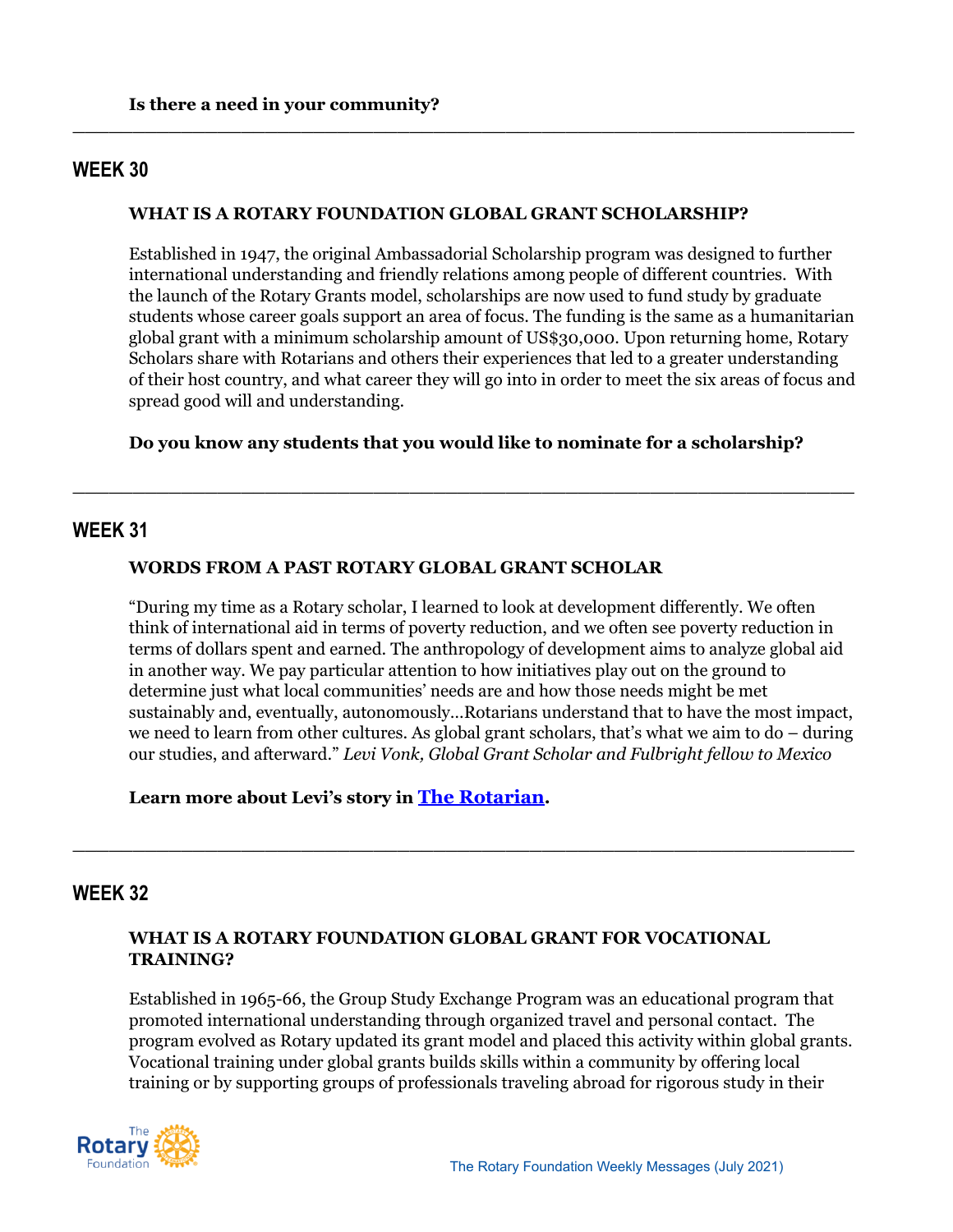profession or to teach local professionals about a particular field. This type of training is often effective in conjunction with a humanitarian project.

**You can volunteer to be a vocational training team leader or nominate a non-Rotarian vocational team member – which will it be?**

**\_\_\_\_\_\_\_\_\_\_\_\_\_\_\_\_\_\_\_\_\_\_\_\_\_\_\_\_\_\_\_\_\_\_\_\_\_\_\_\_\_\_\_\_\_\_\_\_\_\_\_\_\_\_\_\_\_\_\_\_\_\_\_\_\_**

## **WEEK 33**

### **WORDS FROM A FORMER GROUP STUDY EXCHANGE TEAM MEMBER**

"In Warsaw, Woijeich Sierpinski, a Rotary Club President, took me on a tour that I will never forget. We visited his parent's house - where they lived during World War II. There in the kitchen, under a dusty stack of crates was a secret wood panel in the floor. Woijeich removed the panel to reveal a tiny room underneath the kitchen floor where his parents hid their neighbors - a Jewish family - during the war. As I stood speechless, listening to Woijeich describe how they evaded the Nazis, I realized the full value of the Group Study Exchange program." Ian Oxman, Group Study Exchange member from California

## **WEEK 34**

### **WHAT ARE SOME FINANCIAL BEST PRACTICES WITH GRANT FUNDS?**

**\_\_\_\_\_\_\_\_\_\_\_\_\_\_\_\_\_\_\_\_\_\_\_\_\_\_\_\_\_\_\_\_\_\_\_\_\_\_\_\_\_\_\_\_\_\_\_\_\_\_\_\_\_\_\_\_\_\_\_\_\_\_\_\_\_**

- Follow your spending plan to distribute and use grant funds for the stated purpose in a timely manner.
- Make project-related expenditures by check or other traceable method.
- If payments are made electronically by one person, maintain a paper trail showing that the payment was approved by both signatories.
- Maintain detailed receipts and record each transaction in a ledger. The ledger should list each transaction, noting the date, amount, and reason for the transaction.
- Make sure to share the information so grants run smoothly and funds are secure!

**\_\_\_\_\_\_\_\_\_\_\_\_\_\_\_\_\_\_\_\_\_\_\_\_\_\_\_\_\_\_\_\_\_\_\_\_\_\_\_\_\_\_\_\_\_\_\_\_\_\_\_\_\_\_\_\_\_\_\_\_\_\_\_\_\_**

## **Thank you for making our grant oversight top notch!**

## **WEEK 35**

## **WHAT IS OUR GRANT MODEL DESIGNED TO DO?**

- Simplify Foundation programs and processes consistent with the mission;
- Focus Rotarian service efforts where they will have the greatest impact by addressing priority world needs that are relevant to Rotarians;
- Offer program options to help achieve both global and local goals;
- Increase the sense of ownership at the district and club levels by transferring more decisions to the districts; and
- Gain greater understanding of The Rotary Foundation's work and enhance Rotary's public image

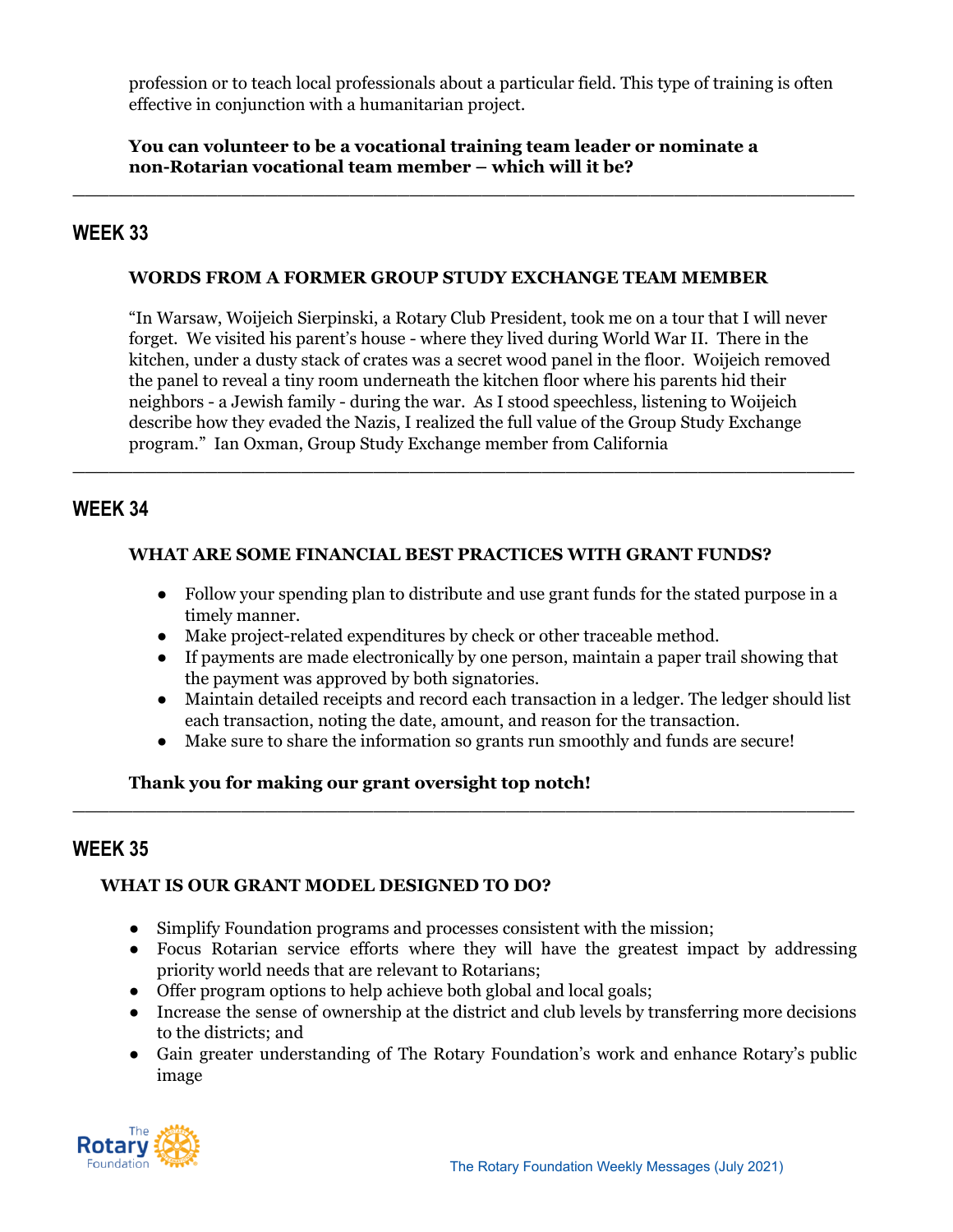### **The Rotary Foundation is continuing to make a difference in our world!**

## **WEEK 36**

### **WHAT IS SHARE?**

Through Rotary's **SHARE** system, Rotary districts share in the decision-making process by choosing which Rotary Foundation programs they wish to support and participate in. The SHARE system is the mechanism by which Rotary Foundation funding is distributed worldwide.

**\_\_\_\_\_\_\_\_\_\_\_\_\_\_\_\_\_\_\_\_\_\_\_\_\_\_\_\_\_\_\_\_\_\_\_\_\_\_\_\_\_\_\_\_\_\_\_\_\_\_\_\_\_\_\_\_\_\_\_\_\_\_\_\_\_**

Through the SHARE system, contributions to The Rotary Foundation are transformed into both District Designated Funds (DDF) — the funds your district can allocate — and to the World Fund — the funds the Trustees allocate.

By giving to either Annual Fund-SHARE or Endowment Fund-SHARE we support both local and international efforts!

**You can help our district and support amazing projects by giving to the Annual Fund – SHARE designation?**

**\_\_\_\_\_\_\_\_\_\_\_\_\_\_\_\_\_\_\_\_\_\_\_\_\_\_\_\_\_\_\_\_\_\_\_\_\_\_\_\_\_\_\_\_\_\_\_\_\_\_\_\_\_\_\_\_\_\_\_\_\_\_\_\_\_**

## **WEEK 37**

#### **WHY IS SHARE CALLED "SHARE"?**

The Rotary Foundation's funding system is called SHARE because the name defines what the system does:

(1) Rotarians SHARE their resources with their fellow Rotarians around the world;

(2) The Rotary Foundation Trustees SHARE some of their decision-making responsibilities with Rotary Districts; and

(3) Rotarians SHARE Rotary with the world through their Rotary Foundation.

## **Ready to get involved?**

## **WEEK 38**

#### **WHAT IS THE ROTARY FOUNDATION'S "DISTRICT DESIGNATED FUND"?**

**\_\_\_\_\_\_\_\_\_\_\_\_\_\_\_\_\_\_\_\_\_\_\_\_\_\_\_\_\_\_\_\_\_\_\_\_\_\_\_\_\_\_\_\_\_\_\_\_\_\_\_\_\_\_\_\_\_\_\_\_\_\_\_\_\_**

At the end of every contribution year, each Rotary district's contributions to the Annual Fund are divided into two funds. 47.5% is credited to the District Designated Fund (DDF) and 47.5% is credited to the World Fund (5% covers operational costs). The District Designated Fund is allocated by the District to fund the Rotary Foundation programs in which it chooses to participate, such as District Grants, Global Grants, or Polio! DDF receives an 80% match from the World Fund when used in a Global Grant.

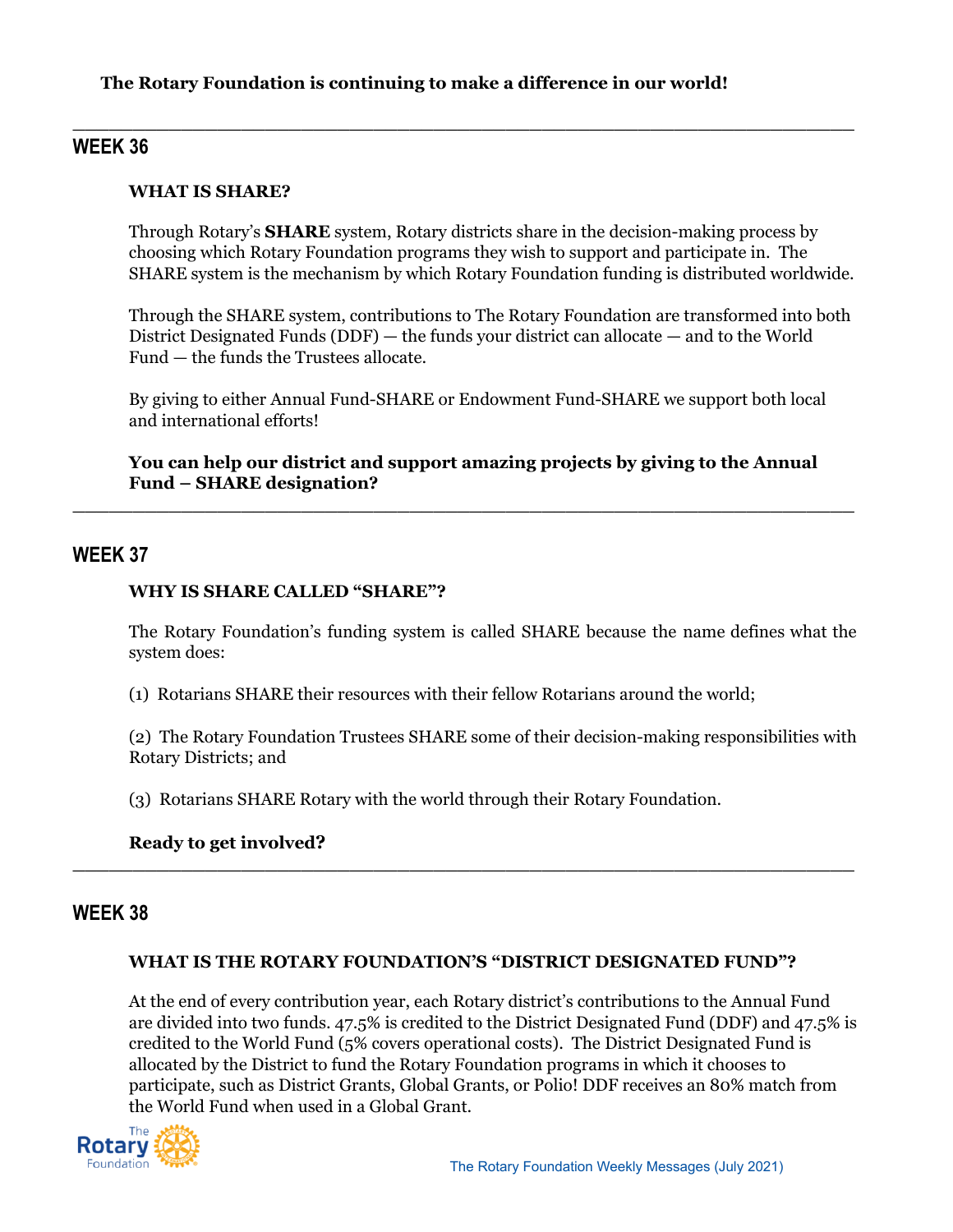**\_\_\_\_\_\_\_\_\_\_\_\_\_\_\_\_\_\_\_\_\_\_\_\_\_\_\_\_\_\_\_\_\_\_\_\_\_\_\_\_\_\_\_\_\_\_\_\_\_\_\_\_\_\_\_\_\_\_\_\_\_\_\_\_\_**

## **WEEK 39**

#### **WHAT IS THE ROTARY FOUNDATION'S "WORLD FUND"?**

At the end of every contribution year, each Rotary district's contributions to the Annual Fund-SHARE are divided into two funds: 47.5% is credited to the World Fund (WF) and 47.5% is credited to the District Designated Fund (DDF). The remaining 5% covers operational expenses. The World Fund is used by The Rotary Foundation to pay for the worldwide programs available to all Rotary districts, such as Global Grants.

**It is this funding formula which truly makes The Rotary Foundation an integral part of Rotary International.**

**\_\_\_\_\_\_\_\_\_\_\_\_\_\_\_\_\_\_\_\_\_\_\_\_\_\_\_\_\_\_\_\_\_\_\_\_\_\_\_\_\_\_\_\_\_\_\_\_\_\_\_\_\_\_\_\_\_\_\_\_\_\_\_\_\_**

## **WEEK 40**

#### **WHAT IS THE ROTARY FOUNDATION'S FUNDING CYCLE?**

The Rotary Foundation has a unique funding cycle that utilizes contributions for programs three years after they are received. The three-year cycle gives districts time for program planning and participant selections, and allows The Rotary Foundation to invest the contributions. The earnings from those investments help pay for administration, program operations and fund development costs.

Your contribution in Rotary year 2021-22 will be invested in Rotary year 2022-23, and projects will be selected in Rotary year 2023-24, with the funds actually spent in Rotary year 2024-25.

### **Please support The Rotary Foundation now and get involved in planning future projects!**

**\_\_\_\_\_\_\_\_\_\_\_\_\_\_\_\_\_\_\_\_\_\_\_\_\_\_\_\_\_\_\_\_\_\_\_\_\_\_\_\_\_\_\_\_\_\_\_\_\_\_\_\_\_\_\_\_\_\_\_\_\_\_\_\_\_**

## **WEEK 41**

#### **HOW THE ROTARY FOUNDATION TOUCHED ONE PERSON'S LIFE**

"What we do is touch other people . . . open the horizon to them . . . say 'You matter.' You see, the five men who chose me to become a Rotary Ambassadorial Scholar are gone . . . but they're not. They never will be. Because along the way, I will in my own way share with others - and have - what those five men and the 60 members of the Marshall (Texas) Rotary and the tens of thousands of other members of Rotary did in 1956 when they said, 'Bill Moyers, you can

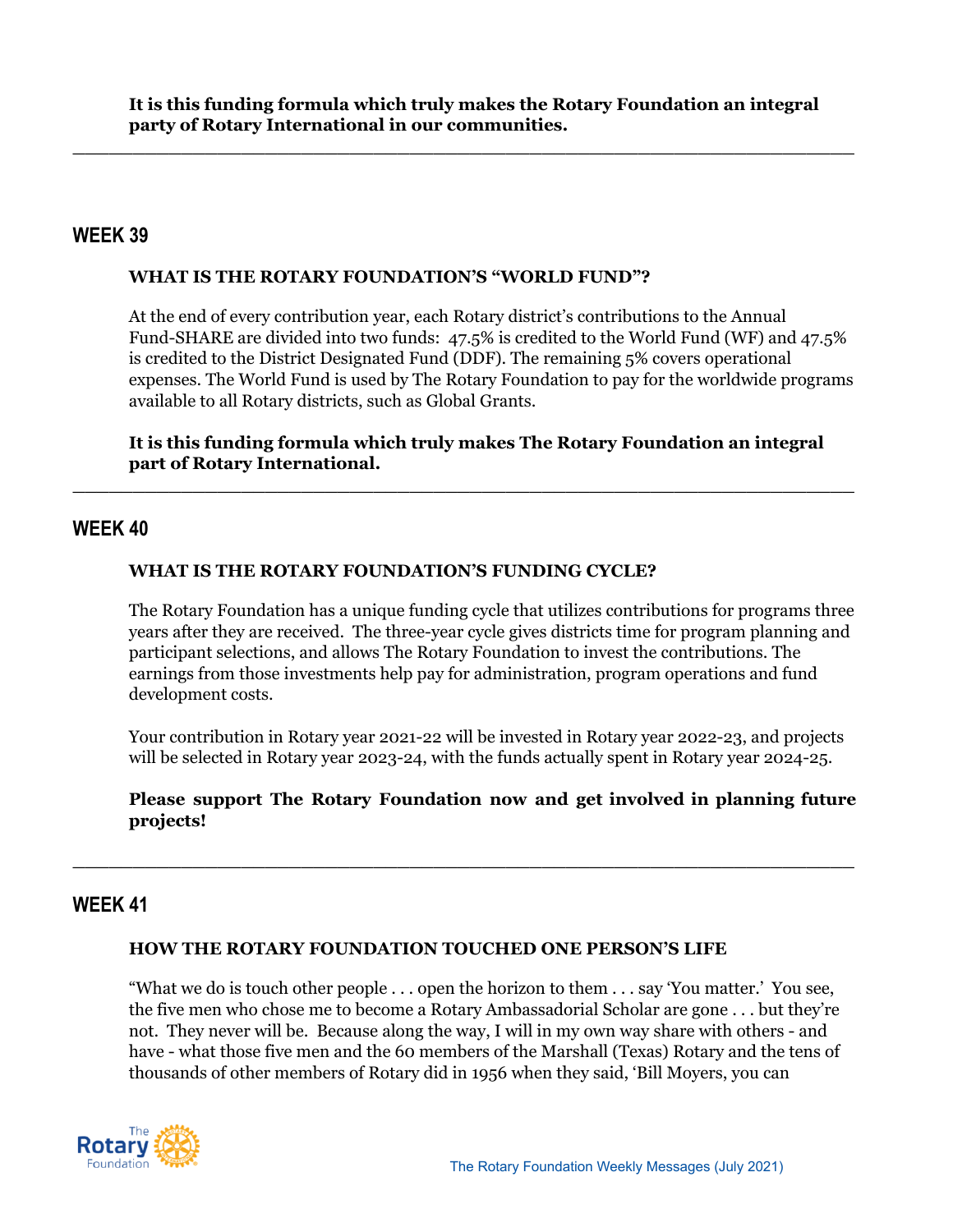matter.'" Bill Moyers, TV journalist and commentator, and former Deputy Director of the Peace Corps.

**\_\_\_\_\_\_\_\_\_\_\_\_\_\_\_\_\_\_\_\_\_\_\_\_\_\_\_\_\_\_\_\_\_\_\_\_\_\_\_\_\_\_\_\_\_\_\_\_\_\_\_\_\_\_\_\_\_\_\_\_\_\_\_\_\_**

## **WEEK 42**

### **WANT TO LEARN MORE ABOUT THE ROTARY FOUNDATION?**

The Rotary Foundation produces a number of resources that help Rotarians learn about the world that we do. My favorites are:

**\_\_\_\_\_\_\_\_\_\_\_\_\_\_\_\_\_\_\_\_\_\_\_\_\_\_\_\_\_\_\_\_\_\_\_\_\_\_\_\_\_\_\_\_\_\_\_\_\_\_\_\_\_\_\_\_\_\_\_\_\_\_\_\_\_**

- 1. The Annual Report [\(online\)](https://www.rotary.org/en/annual-report-2021)
- 2. The Rotary Foundation Reference Guide ([online](https://my.rotary.org/en/document/rotary-foundation-reference-guide))
- 3. Videos about our work [\(video.rotary.org](http://video.rotary.org/causes/))
- 4. Our website: [www.rotary.org](https://www.rotary.org/en/about-rotary/rotary-foundation)

## **WEEK 43**

#### **MATCHING MONEY WITH PEOPLE FOR POSITIVE RESULTS.**

The Rotary Foundation has been so effective because it matches money with people. In the words of Arch C. Klumph: "Money alone does little good. Individual service is helpless without money. The two together can be a Godsend to civilization."

**Your financial resources, time, energy, and talent are useful in the Rotary mission. Thank you for your contributions and your efforts in support of The Rotary Foundation and Rotary International.**

## **WEEK 44**

#### **WHAT CAN YOUR \$100 CONTRIBUTION TO THE ROTARY FOUNDATION DO?**

**\_\_\_\_\_\_\_\_\_\_\_\_\_\_\_\_\_\_\_\_\_\_\_\_\_\_\_\_\_\_\_\_\_\_\_\_\_\_\_\_\_\_\_\_\_\_\_\_\_\_\_\_\_\_\_\_\_\_\_\_\_\_\_\_\_**

Your **\$100 contribution** to The Rotary Foundation can help provide textbooks for one elementary school in Zambia, provide a hearing aid for a deaf child in Pakistan, buy de-worming tablets for 112 children in the Philippines, pay for cataract operations for three blind people in India, or provide 230 blankets for the elderly in the winter months of Korea.

**Will you commit today to donating \$100 or more per year to The Rotary Foundation and start making a difference in people's lives?**

**\_\_\_\_\_\_\_\_\_\_\_\_\_\_\_\_\_\_\_\_\_\_\_\_\_\_\_\_\_\_\_\_\_\_\_\_\_\_\_\_\_\_\_\_\_\_\_\_\_\_\_\_\_\_\_\_\_\_\_\_\_\_\_\_\_**

## **WEEK 45**

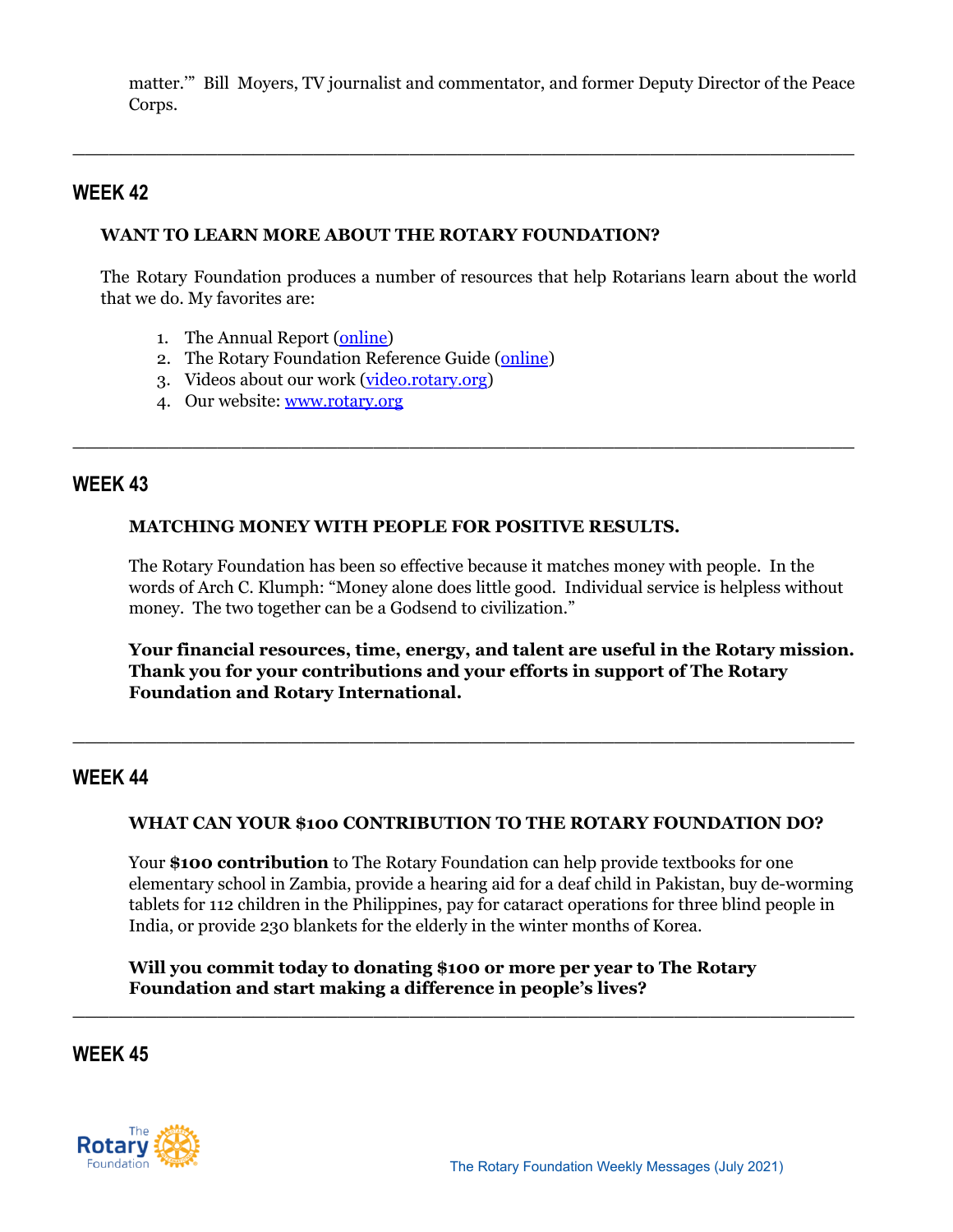#### **WHAT CAN YOUR \$500 CONTRIBUTION TO THE ROTARY FOUNDATION DO?**

Your \$500 **contribution** to The Rotary Foundation can help provide a watch repair business for six disabled workers in the Philippines, purchase safety equipment for a boat providing public health services to isolated river villages in Peru, provide prosthetic limbs for 12 disable people in Thailand/Cambodia, or buy five small sewing businesses to give poor mothers in Mexico a better ability to lead self-sufficient lives.

**Will you commit today to donating \$500 per year to The Rotary Foundation and start making a difference in people's lives?**

**\_\_\_\_\_\_\_\_\_\_\_\_\_\_\_\_\_\_\_\_\_\_\_\_\_\_\_\_\_\_\_\_\_\_\_\_\_\_\_\_\_\_\_\_\_\_\_\_\_\_\_\_\_\_\_\_\_\_\_\_\_\_\_\_\_**

## **WEEK 46**

## **WHAT CAN YOUR \$1,000 CONTRIBUTION TO THE ROTARY FOUNDATION DO?**

Your \$1,000 **contribution** to The Rotary Foundation can help provide all materials necessary for the construction of a deep bore well in India which supplies clean drinking water to more than 300 people, materials to treat and prevent parasites and anemia in need children in Uruguaiana, R.S., Brazil, or purchase a tree nursery in Jamaica that will annually produce 5,000 tree seedlings and increase family income for 700 farmers, or provide artificial limbs to 25 disabled persons in Calcutta, India, or buy kitchen equipment for an orphanage in Peru, or provide a cow and animal husbandry training to a widow in Uganda where civil war shattered the economy and children die because of a lack of protein and calcium in their diets, or buy polio vaccine for 2,000 babies in Nigeria, or fund enough textbooks to educate 2,000 children in a school in Papua New Guinea, or provide 20 \$50 micro-loans enabling women in Nicaragua to start a craft business to support their families.

**Will you commit today to donating \$1,000 per year to The Rotary Foundation and start making a difference in people's lives?**

**\_\_\_\_\_\_\_\_\_\_\_\_\_\_\_\_\_\_\_\_\_\_\_\_\_\_\_\_\_\_\_\_\_\_\_\_\_\_\_\_\_\_\_\_\_\_\_\_\_\_\_\_\_\_\_\_\_\_\_\_\_\_\_\_\_**

## **WEEK 47**

## **WHAT TYPES OF ROTARY FOUNDATION RECOGNITION EXIST FOR CLUBS?**

**100 Percent Paul Harris Fellow Club:** Rotary Clubs in which 100 percent of all dues paying members are Paul Harris Fellows receive special recognition from the Rotary Foundation. Qualifying Rotary Clubs receive a special club recognition banner and join an elite group of clubs. Once a club reaches 100 percent PHF status, the District Governor or Rotary Foundation chair must request the recognition from The Rotary Foundation. This recognition is a one-time-only award, but the intent is that the club will maintain its membership at the 100% Paul Harris Fellow level.

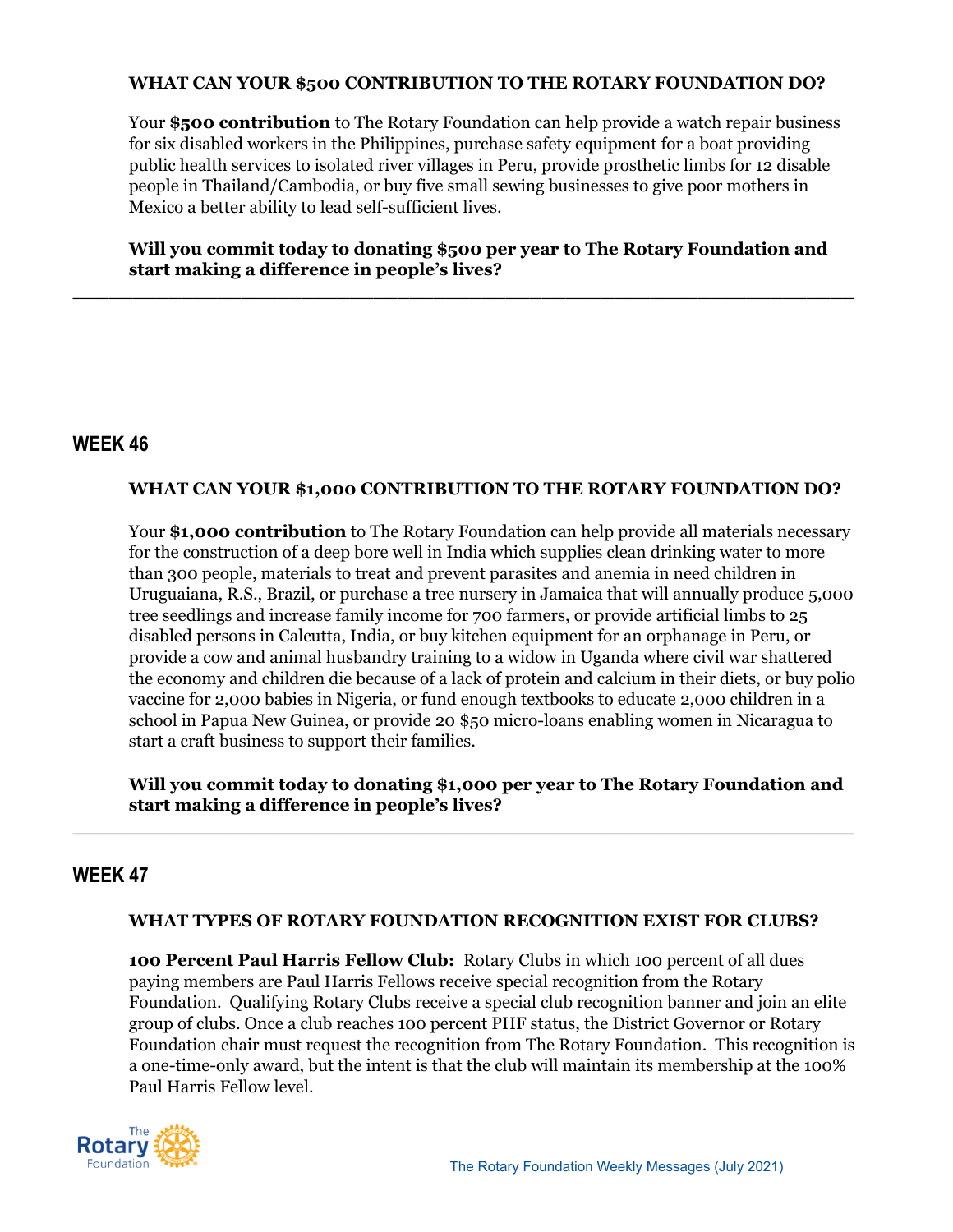**100 Percent Foundation Giving Club Banner:** This banner is awarded to clubs that achieve an average of \$100 in per capita giving and 100 percent participation, with every dues-paying member contributing at least \$25 to any or all of the following during the Rotary year: Annual Fund, PolioPlus Fund, approved global grants, or Endowment Fund.

**Every Rotarian Every Year Club Banner:** Rotary clubs must achieve a minimum Annual Fund contribution of \$100 per capita during the Rotary year, and every dues paying member must personally contribute at least \$25 to the Annual Fund during the year. The Trustees of The Rotary Foundation also present club recognition banners each year to the three Rotary Clubs in each District with the highest per capita in Annual Fund Giving.

**100% Paul Harris Society Club Banner:** This recognition is awarded to clubs in which every dues-paying member has contributed a minimum of \$1,000 to the Annual Fund, the PolioPlus Fund, or an approved global grant during the Rotary year. **100% Rotary's Promise Club:** A designation provided to clubs in which every dues-paying member supports The Rotary Foundation's Endowment with a minimum commitment of \$1,000 or more in an estate plan or via an outright gift of \$1,ooo or more. A certificate honoring the achievement is provided upon request.

**\_\_\_\_\_\_\_\_\_\_\_\_\_\_\_\_\_\_\_\_\_\_\_\_\_\_\_\_\_\_\_\_\_\_\_\_\_\_\_\_\_\_\_\_\_\_\_\_\_\_\_\_\_\_\_\_\_\_\_\_\_\_\_\_\_**

## **Will our club be recognized by The Rotary Foundation this year?**

## **WEEK 48**

#### **WHAT KIND OF ROTARY SERVICE AWARDS ARE THERE?**

**District Service Award** recognizes Rotarians at the District level who serve humanity through Rotary Foundation programs and are awarded by the District Governor.

**Citation for Meritorious Service** recognizes one Rotarian from each District during each Rotary year for demonstrated active service to the Rotary Foundation.

**Distinguished Service Award** is The Rotary Foundation's highest service award and recognizes the recipients' exemplary service to The Rotary Foundation which must extend beyond the District level and over an extended period of time.

#### **Help nominate a worthy Rotarian for one of these awards today!**

## **WEEK 49**

#### **WHAT IS THE YEAR-END DEADLINE FOR MAKING A FOUNDATION GIFT?**

**\_\_\_\_\_\_\_\_\_\_\_\_\_\_\_\_\_\_\_\_\_\_\_\_\_\_\_\_\_\_\_\_\_\_\_\_\_\_\_\_\_\_\_\_\_\_\_\_\_\_\_\_\_\_\_\_\_\_\_\_\_\_\_\_\_**

Every year, **30 June** is the deadline for contributions to count toward a club's final giving amount for that Rotary year. Club members are encouraged to make their year-end gifts as early as possible in order to ensure that their gift is processed on time.